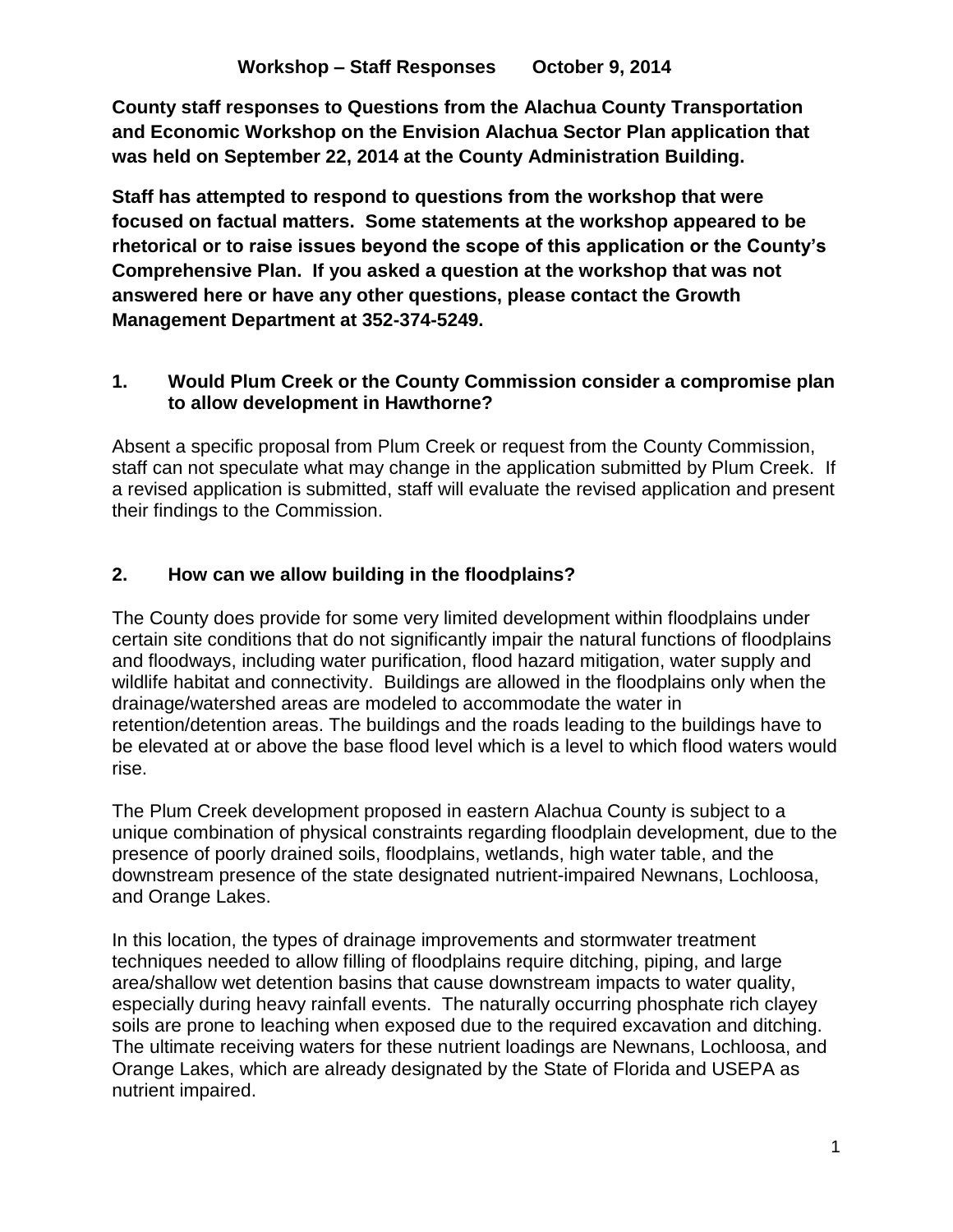### **3. Because Plum Creek has not committed to covering costs, does the County Commission believe it is ok to burden the County's tax payers?**

The staff report on the Envision Alachua Sector Plan pointed out that one of the problems with this application was that provision of infrastructure and services that would be needed as a result of this development have not been fully described in the proposed policies. The applicant has proposed policies that would defer identifying and ensuring funding of adequate public facilities and infrastructure until the Detailed Specific Area Plan, which would be the next step if the Long-Term Master Plan comprehensive plan amendment is adopted (Proposed Policy 10.6.4). A policy is also proposed that states that "The County reserves the right to condition approval of development on the availability of funding for the necessary infrastructure to support the proposed development" (Proposed Policy 10.6.6) and a policy that states that prior to development approval, the County shall amend its Capital Improvements Element to include the timing and funding of public facilities required by the Detailed Specific Area Plan (Proposed Policy 10.6.6.1). Identification of needed services and infrastructure as a result of this potential development and identification of adequate funding of those services and infrastructure is a requirement for comprehensive plan amendment proposals and needs to be considered at the same time the County Commission is considering amending policies to allow this level of development in the rural area. The County Commission is expected to consider this issue at public hearings on the proposed sector plan.

## **4. Does the County Commission consider the congestion that Plum Creek would impose to be ok?**

County Staff have recommended denial on the project as it is currently proposed in part based on a review of the transportation data and the results of the transportation study that indicate the impact on roads that have potential capacity constraints. From a transportation perspective, there are several rationales in the staff report that detail why staff felt the transportation mobility policies proposed were not adequate to accommodate the land use program. The proposed amendment does not include enough detail or commitments in terms of transportation infrastructure or transit service to adequately provide mobility for the land uses proposed.

### **5. What are the specific growth target industries that the staff and County Commission is moving forward to expand economic opportunity for people in our region?**

In addition to the state incentives through Enterprise Florida for Qualified Targeted Industries in the areas of cleantech, life sciences, infotech, aviation/aerospace, homeland security/defense, financial and professional services, emerging technologies and manufacturing, the Alachua County Comprehensive Plan 2011-2030, in its Economic Element, has a list of targeted industries that includes industries that are growing, high-skill, and high wage, or that contribute to regional economic diversification. These targeted industries include, but are not limited to: logistics, and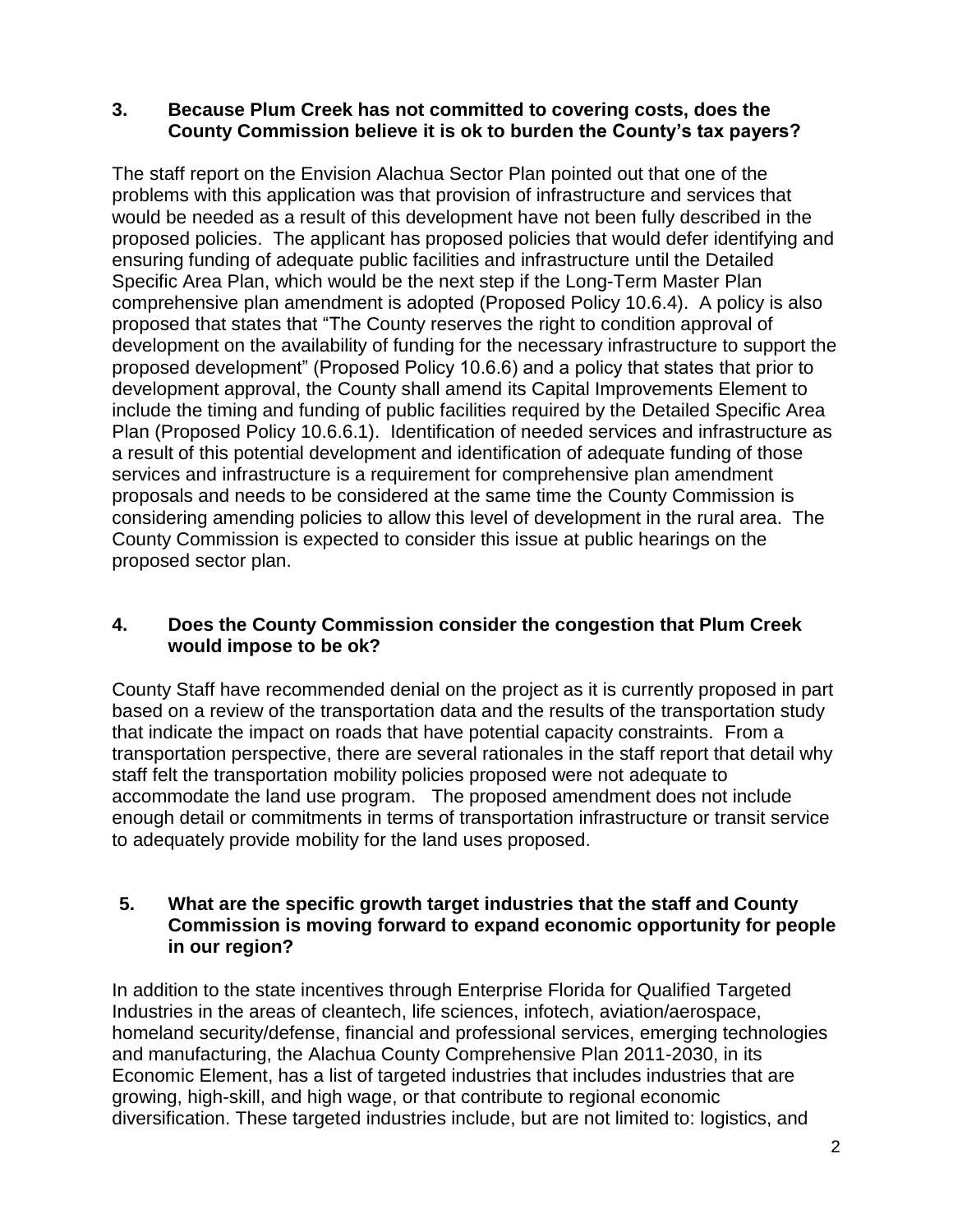distribution; building component design and manufacturing; aviation services and products, bio-fuels and energy; healthcare services and projects business services; communication services; medical and pharmaceuticals, including biotech; technology driven manufacturing; electronics and other electrical equipment; regional or corporate headquarters; information technology; research and development; eco-tourism; multimedia productions. Other industries specifically sought by the County include energy conservation, alternative energy, reuse/recycling based industry and sustainable food production and processing businesses.

#### **6. How will the County staff achieve a more balanced capital investment in our region not just the westward march toward the Gulf that seems to be the direction that everyone is comfortable with but we are uncomfortable with in this community?**

From a transportation perspective, most of the County's capital investment is to mitigate the mobility impacts of new development in the form of Transportation Impact Fees and the Multimodal Transportation Mitigation program. The demand driving the need for new capacity is derived from new development. The County's mitigation programs are broken up into districts (Northwest, Southwest, East) in order that there is an observable connection between the development and the new capacity as required by law. To the extent that there is more capital infrastructure planned in the western portions of the County, it is due to the level of development. In addition, the Urban Cluster Boundary sets an outer limit on both urban development to the west and development east of the City of Gainesville in the unincorporated areas.

The County currently has a transportation capacity project in East Gainesville funded by Transportation Impact Fees. This project includes adding a center turn lane, bicycle lanes and a completed sidewalk network to  $SE$  43 $<sup>rd</sup>$  St between East University Avenue</sup> and Hawthorne Road.

### **7. How can any economically significant project occur in east Gainesville when the City recently put in an environmental overlay that also affects the eastern portion of our County that brings the impediments to economic development to the same level as the County?**

The environmental overlay (strategic ecosystems) recently added within the City of Gainesville affects approximately 167 acres of undeveloped lands in east Gainesville. Of these 167 acres, 64 acres are wetlands or floodplains. The remaining properties in the overlay area are in public ownership or already developed. This overlay does not prevent development but requires that any development on these parcels is designed in a way to protect the critical environmental resources on the property.

The majority of the environmental overlay in East Gainesville is centered on the protection of Lake Forest Creek and associated wetlands. Lake Forest Creek drains into Newnan's Lake, a State-designated impaired water body due to nutrient pollution.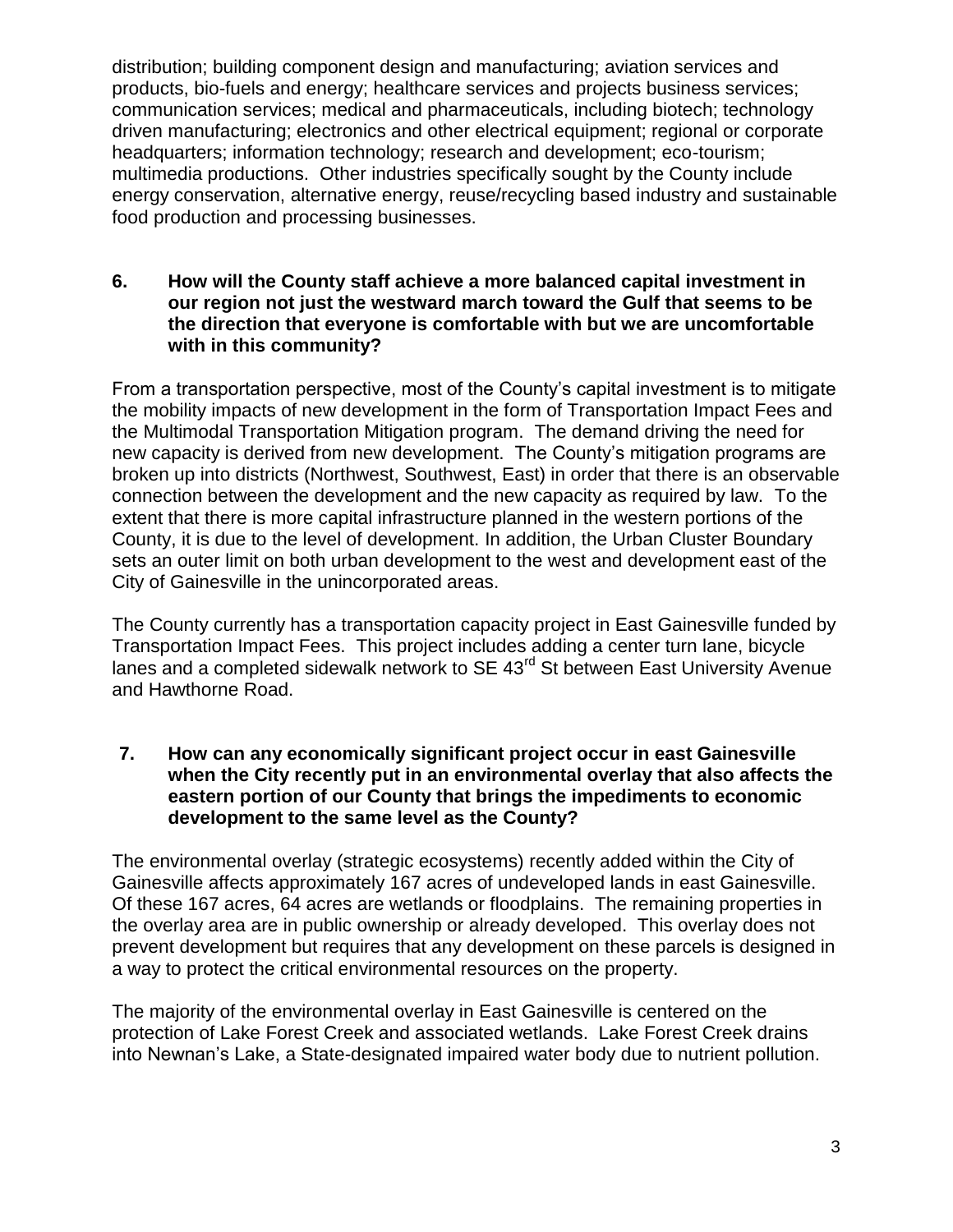### **8. Where does the existing plan anticipate accommodating growth and development beyond the year 2030 and is it in the reserve areas of each city?**

The capacity of the Urban Cluster is evaluated as part of the periodic update of the Comprehensive Plan, to determine a sufficient and non-excessive amount of land within the Urban Cluster to accommodate urban land uses for a ten-year and twenty-year time frame. This evaluation compares the forecasted need for land for urban residential and non-residential development based on projected populations, average household size, residential vacancy rate, and market factors. By using no longer than a twenty-year time horizon, there is some reliability of the population projections. An Evaluation and Appraisal Report (EAR) is completed every seven years, which translates into a major Comprehensive Plan amendment. Between the EARs there are opportunities for other revisions, including privately-initiated comprehensive plan amendments. The most recent analysis of the Urban Cluster capacity was completed as part of the [Evaluation](http://growth-management.alachuacounty.us/comprehensive_planning/comprehensive_plan_update/documents/EAR_Draft_Document_for_8-11-09_BoCC(2).pdf)  [and Appraisal Report \(EAR\) on the Comprehensive Plan adopted in 2009.](http://growth-management.alachuacounty.us/comprehensive_planning/comprehensive_plan_update/documents/EAR_Draft_Document_for_8-11-09_BoCC(2).pdf) This analysis indicated that there was sufficient land available in the Urban Cluster to accommodate the projected unincorporated population growth through the Year 2035. This analysis did not take into account policies that were adopted in 2010 to allow mixed use Transit Oriented and Traditional Neighborhood developments at densities and intensities higher than the adopted land uses used in the 2009 EAR. These allowances for more residential units and commercial square footage ensure that the Urban Cluster can accommodate anticipated growth well beyond the year 2035. The municipalities in the County also have undeveloped land that can accommodate future growth. In the event an analysis determines that the Urban Cluster with the adopted land uses cannot accommodate future growth, policies in the Comprehensive Plan require either revisions to density standards and land development regulations, revising the allocation of land uses within the Urban Cluster to increase the allowable density and intensity, or coordination with municipalities regarding reallocation of forecast need to incorporated areas, prior to considering an expansion of the urban cluster.

### **9. Does the staff believe that the development of the land owned by Plum Creek within the Hawthorne Reserve with the policies as proposed in the Envision Alachua Sector Plan is consistent with the existing Comprehensive Plan and where does the Envision Alachua Sector Plan actually exceed the policies of the Comprehensive Plan?**

The land within the Hawthorne Reserve Area is designated Rural/Agriculture on the County's Future Land Use Map 2030. Allowable uses within the land use designation are agriculture and rural residential with limited opportunity for commercial oriented to the rural population. The Envision Alachua Sector Plan is proposing to change the land use designation to EA-EOMU (Envision Alachua Employment Oriented Mixed Use), which would allow residential, commercial, industrial, agriculture, mining, excavation and fill and other uses. This proposed land use designation is not consistent with the current County Comprehensive Plan land use designation for this area. Staff is not aware of any policies proposed in the Envision Alachua Sector Plan that would exceed any current County requirements for conservation set asides.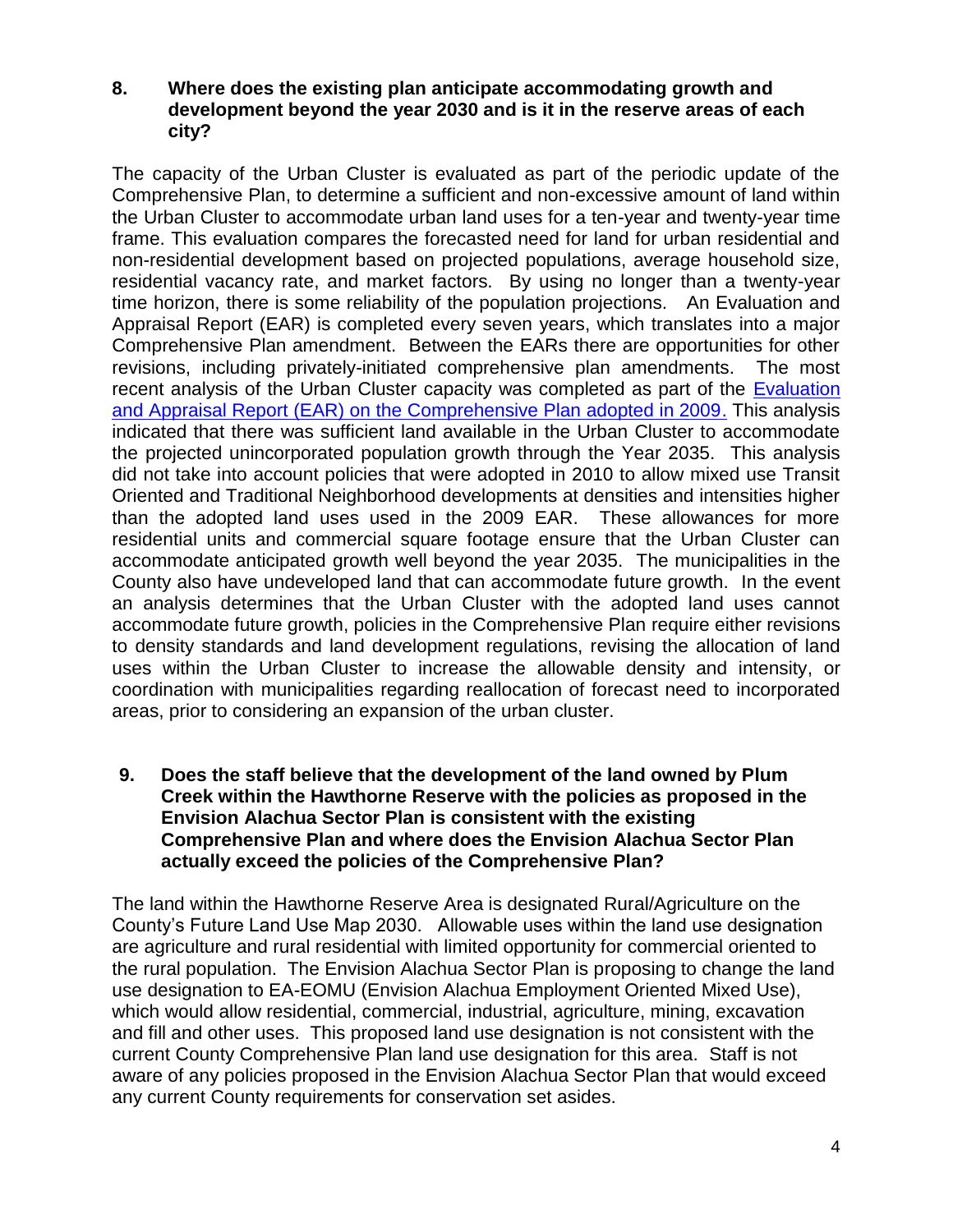#### **10. From the County staff's perspective, what would be the ideal thing to have happen to this large amount of land?**

Considering the extensive presence of poorly drained soils, floodplains, wetlands, high water table, downstream impaired lakes, and the high capital and maintenance costs to provide sufficient infrastructure and public services to offset these constraints, the preferred land use is either its current use or another use that is consistent with the County's adopted Comprehensive Plan.

#### **11. How many acres of land that had rural ag land use in the County Comprehensive Plan have been annexed into one of the cities over the past twenty (20) years?**

County staff has available annexation data going back to the year 2000. Between 2000 and 2013, there were 25,052 total acres annexed into one of the cities in Alachua County. The City of Gainesville annexed 8,758 acres during this time period. Much of the area annexed into Gainesville was previously within the unincorporated Urban Cluster, and had a variety of urban Future Land Use designations at the time it was annexed (i.e., not Rural/Agriculture). Gainesville's annexations included one large annexation of approximately 3,600 acres in the north part of the City around the SR 121 and CR 231 split, near Deerhaven, which was designated Rural/Agriculture at the time it was annexed.

The other eight municipalities annexed approximately 16,294 acres in total over this same time period. Most of the land annexed into the other eight municipalities was designated Rural/Agriculture at the time it was annexed.

### **12. Has the staff looked at how much of Plum Creek's land is eligible for annexation into an existing city, an adjacent city or how much could be incorporated as a new municipality? What is the process for this or for the lands not currently eligible for annexation to become eligible?**

The Alachua County Boundary Adjustment Act, a special act adopted by the State governing annexation in Alachua County, spells out the legal requirements for annexation in Alachua County. These criteria include that the area proposed for annexation must be located within the Reserve Area of the City proposing the annexation, contiguous to the existing City limits, not located within the boundary of another County or another incorporated City, reasonably compact, and does not create an enclave (e.g., an unincorporated area completely surrounded by an incorporated City). The area identified in Plum Creek's application as Employment Oriented Mixed Use 'Area B' is fully within Hawthorne's Reserve Area for annexation, meaning that lands within 'Area B' would be eligible for annexation into the City of Hawthorne if the annexation meets the other legal requirements. Plum Creek's other lands that are proposed for 'Employment Oriented Mixed Use' (Areas A, C, D, and E) are not located within a designated municipal Reserve Area. The Reserve Areas are reviewed every 5 years in accordance with the Boundary Adjustment Act, and any of the cities may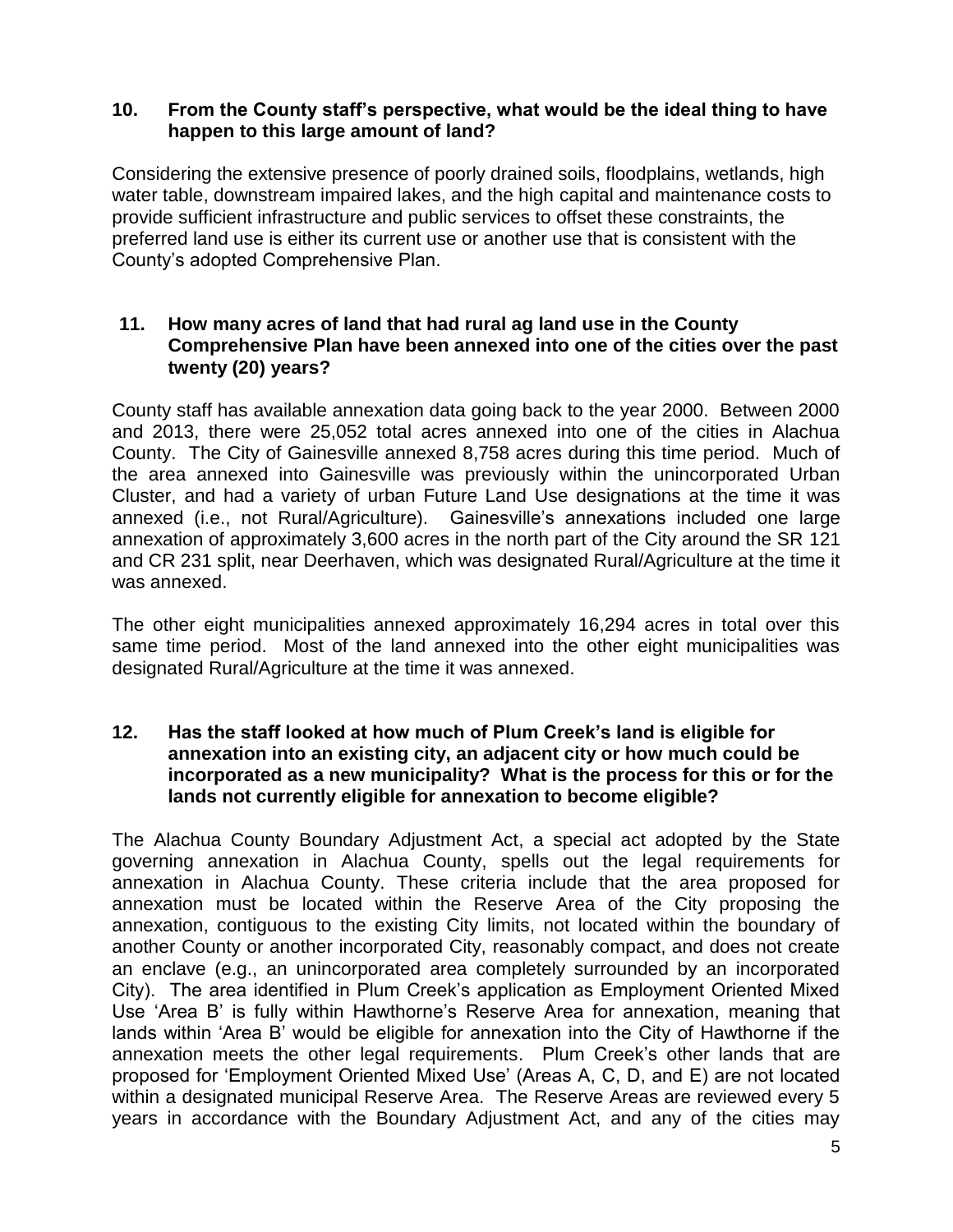propose a change to its Reserve Area as part of that review process. The next scheduled review and update of Reserve Areas will be in 2016.

The procedures and requirements for the creation of a new municipality are provided in [Chapter 165, Florida Statutes,](http://www.leg.state.fl.us/Statutes/index.cfm?App_mode=Display_Statute&URL=0100-0199/0165/0165.html) known as the "Formation of Municipalities Act". The statute includes specific criteria that must be met for creation of a new municipality, such as a minimum population of at least 5,000, a population density of at least 1.5 persons per acre, and a minimum distance of any part of the area proposed for incorporation from an existing municipality within the county of at least 2 miles. Based on the current municipal boundaries with the distances to the sub-areas of the proposed sector plan, and considering the maximum potential buildout of the sub-areas, subareas A, C and D might be eligible for incorporation in the future under the requirements of Florida Statutes.

### **13. What happens if the land is developed 100 acres at the time like Tampa or Orlando?**

Question #21 contains a more detailed answer to this question. Any development on this property would have to be consistent with the Comprehensive Plan. Policies in the plan are in place to limit sprawl and provide for efficient and fiscally responsible development. Much of this property is located within designated strategic ecosystems and there are comprehensive plan requirements for clustering of rural developments with 50 percent of the property to be set aside as open space.

Due to the extensive presence of poorly drained soils, floodplains, wetlands, high water table, downstream impaired lakes, and the high capital and maintenance costs to provide sufficient infrastructure and public services to offset these constraints, the County's current comprehensive plan policies encourage new development to be located where adequate infrastructure exists and natural resource impacts can be minimized.

### **14. What is going to happen to State Road 26 on the other side of the bridge? When are they going to four-lane up to that side?**

There is not currently a proposal to four lane any portion of State Road 26. The Envision Alachua amendment does not propose to four lane SR 26.

The FDOT does have funding for Right of Way acquisition to four lane SR 20 into Putnam County but full construction funding has not yet been identified in the FDOT 5 year work program.

## **15. Is there a need to attract more jobs than in the current plan? If the County could, would it be a bad or good thing?**

The Economic Element of the Alachua County Comprehensive Plan has numerous policies to promote economic development and job growth in the County, including policies relating to economic diversification and recruitment and expansion of targeted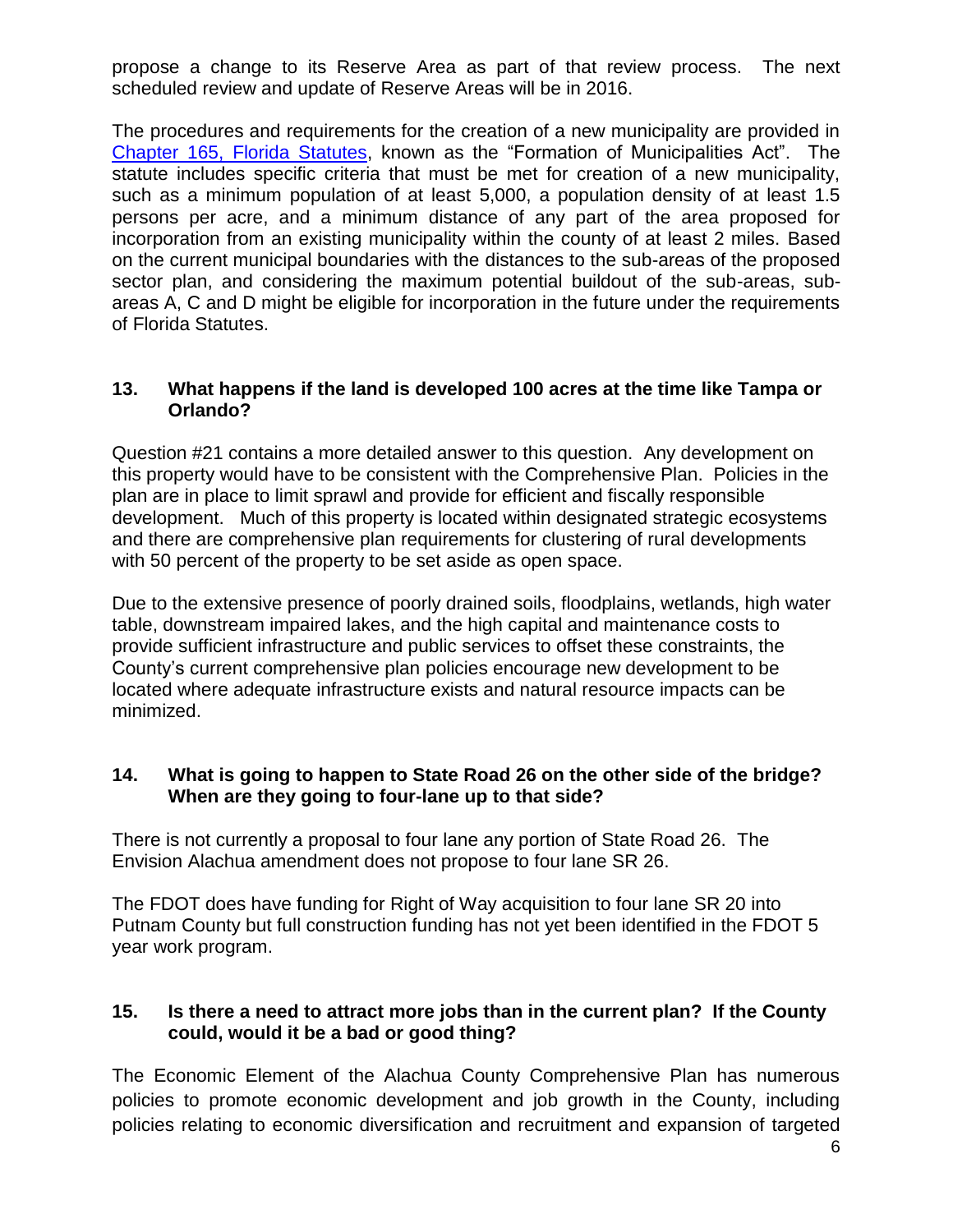industries. The County's Comprehensive Plan also designates areas for employmentbased land uses, such as industrial, commercial, and office. There is the potential for new development to occur in these designated areas, which could generate substantial new employment opportunities in the County.

A detailed inventory of the lands designated for industrial, commercial, and office uses can be found in Exhibit 2 of the County's staff report. This indicates that there are approximately 9,597 acres of industrial-designated lands countywide, approximately 4,533 acres of which are undeveloped. Most of these areas are strategically located proximate to existing economic and physical infrastructure such as Gainesville Regional Airport, Interstate 75 (I-75), railroad lines, communications networks, local road networks, and centralized potable water and sanitary sewer systems; this includes 368 undeveloped acres designated for industrial use in the City of Hawthorne's Comprehensive Plan. Using the 1.2 jobs per thousand square foot multiplier identified in the Sector Plan application for "advanced manufacturing uses" and development at a floor area ratio of 0.1 (i.e., 1,000 square feet per every 10,000 square feet of land), this current land use inventory could accommodate nearly 20 million square feet of new industrial development and nearly 24,000 new jobs. Exhibit 2 of the staff report details additional information for the 3,743 acres of undeveloped commercial designated lands in Alachua County which are estimated to potentially accommodate over 40,000 jobs, as well as the 252 acres of undeveloped land designated for office uses in Alachua County which could potentially accommodate over 4,000 jobs. Based on the analysis in the staff report, the undeveloped areas currently designated for industrial, commercial, and office uses in Alachua County could potentially accommodate an estimated 68,000 jobs if these areas were to be developed in accordance with their adopted Future Land Use designations.

As noted in the staff report, as part of the evaluation of the County's Comprehensive Plan completed in 2009, the changing nature of industrial uses in the 21<sup>st</sup> century and the relationship of those changes to the type and location of space for those uses sought by emerging businesses was considered; as a result of this assessment, when the County's Plan was updated in 2011 a new policy was added to the Future Land Use Element to provide for location within Transit Oriented Developments or Activity Centers in the Urban Cluster of "certain office and light industrial uses, such as research and development and experimental laboratories or the manufacturing or fabrication of products that have minimal offsite impacts." This additional flexibility for development of such uses in areas not formally designated on the Future Land Use map for Industrial uses adds further opportunities to accommodate such employment generating uses.

## **16. If we cannot maintain our roads now, why build more for Plum Creek?**

This is a concern that staff addressed in the staff report. At the present time, an adequate funding source is not available for the maintenance of the County's existing transportation infrastructure. There is currently an estimated roadway maintenance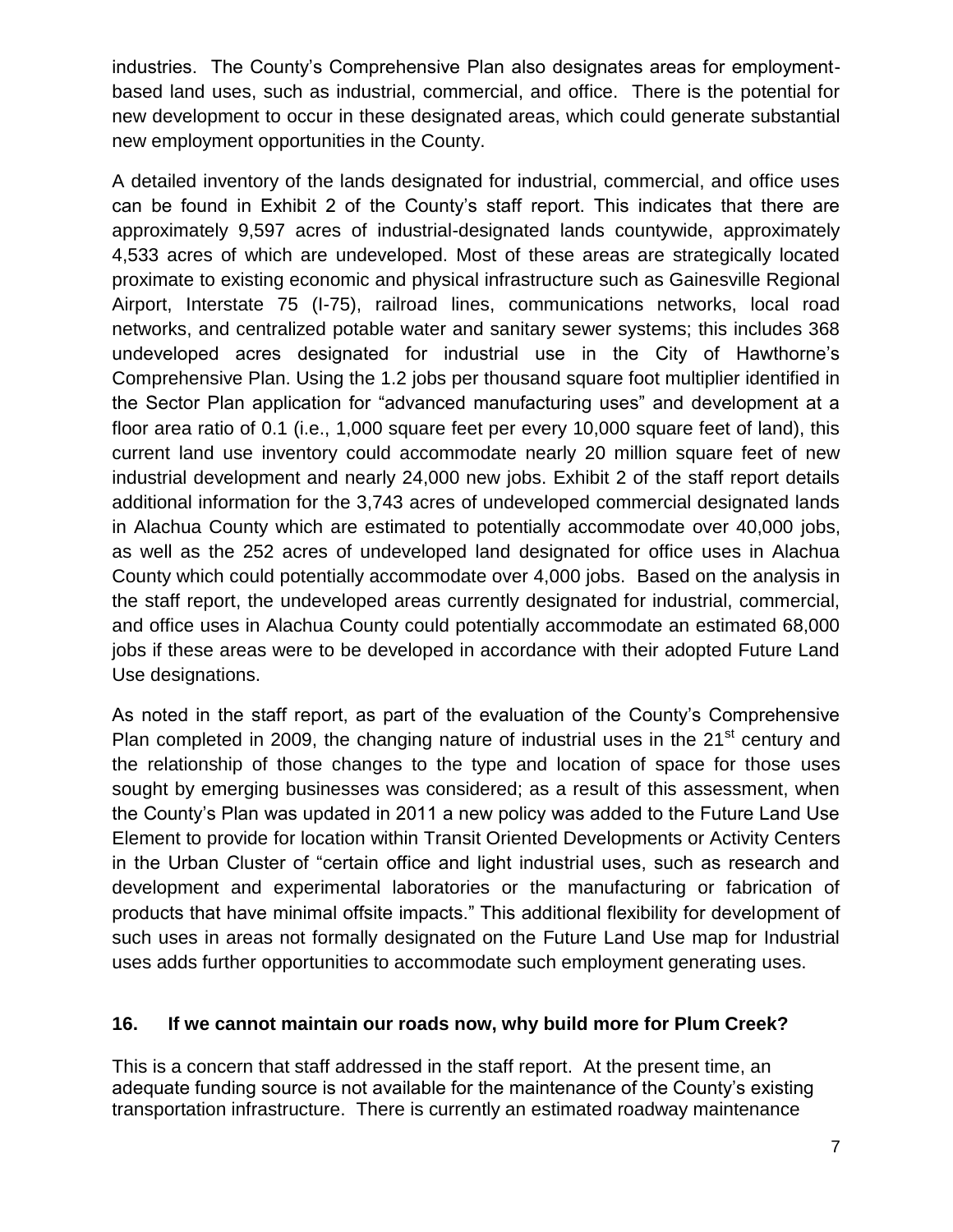backlog of \$380 million. The Envision Alachua amendment proposes no long term infrastructure maintenance solutions.

## **17. Would like to know if the number of full time jobs is 30,000 or 6,000? (Asked twice)**

Staff has conducted additional review of the Fiscal Impact Analysis Model (FIAM) results submitted as background material with the final submittal of the Envision Alachua Sector Plan application. In the FIAM there is no documentation of the difference between "Employment" and "Full-time Equivalent Employees" other than to indicate that the "employee FTE calculation is based upon the number of workers and the percentage of time they spend at work (40 hours per every 168-hour week). Staff initially interpreted this to mean that the "Full-time Equivalent Employees" number presented was the number of 40-hour per week jobs provided by the development scenario analyzed in the FIAM. However, after further review, Staff provides the following revision that will be reflected in a revised Staff Report.

The FIAM indicates that the number of employees for the development program at build-out is 27,362 (Appendix Table 1, Year 2067 in the submitted FIAM Analysis). This number includes both full- and part-time employees of the various types of employers analyzed in the FIAM. This number includes only direct employees, not jobs that are derived from support industries, such as construction, landscaping or service industries. Based upon the 10,500 units proposed as part of the Sector Plan, the employment to housing ratio would be 2.6 employees per household. Proposed Envision Alachua Sector Plan Policy 10.2.6.4.a identifies achieving a "…jobs-to-housing balance of 3 jobs per residential unit that is measured over the entire land use category (that is, jobs divided by residential units meets or exceeds 3.00 at total project build out)." The FIAM is not consistent with the proposed Envision Alachua Sector Plan policy regarding job creation.

The FIAM includes, for the purposes of calculating revenues and expenditures, a "fulltime equivalent employee" number. This number represents the portion of time that individuals are receiving services as an employee, rather than as a resident. This number is calculated from the total number of employees of the development. Thus, since a full-time employee works 40 hours out of a 168 week, the individual is an employee 23.81% of the time. Therefore, the number of "full-time equivalent employees" is the total number of employees multiplied by the factor 0.2381, or 6,515 FTE employees. This number is only used for calculating revenues and expenditures and is not an assessment of the number of full-time jobs.

### **18. What would be the cost to the tax payers to develop Hawthorne and East Gainesville and help them grow compared to Plum Creek?**

Specific costs for development would depend on the type and intensity of the proposed development, the characteristics of the land, and the costs for extending public facilities and services to accommodate new development. There is existing infrastructure in East Gainesville and the City of Hawthorne. It is more cost effective to develop in areas where public facilities and services exist and can be expanded if necessary to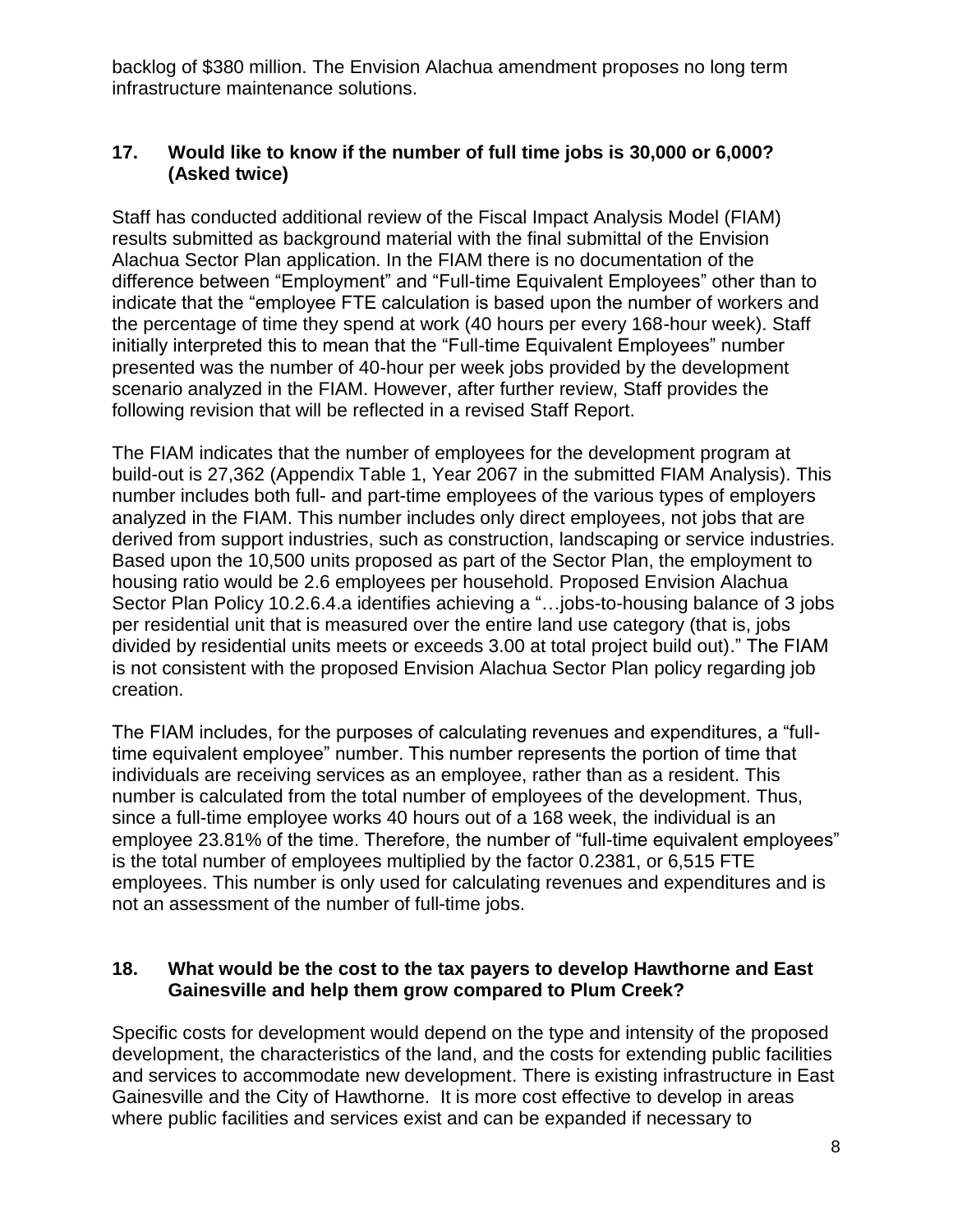accommodate the development. Developing in an area that lacks the necessary infrastructure will be more expensive initially and more expensive to maintain. Generally, developing in an area that contains wetlands and soils not suitable for the intensity and density of development proposed in the Envision Alachua Sector Plan is much more expensive to develop than in more environmentally suitable locations.

## **19. Are the jobs broken down into temporary construction jobs and long-term jobs?**

The FIAM indicates that the number of employees for the development program at build-out is 27,362 (Appendix Table 1, Year 2067 of the submitted FIAM analysis) based on the proposed square footage of non-residential development. This number includes both full- and part-time employees of the various types of employers analyzed in the FIAM. This number includes only direct employees, not jobs that are derived from support industries, such as construction, landscaping or service industries.

## **20. Could staff work with Plum Creek to develop a mosquito control taxing authority?**

Mosquito control is a real challenge for residential development projects associated with poorly drained soils, high water table, floodplains, wetlands, and the types of drainage alterations and stormwater treatment facilities required by the Plum Creek Sector Plan proposal.

Mosquito Control Districts are authorized by Section 3880.021, Florida Statutes, and may be created for any County or portion thereof. The mosquito control district has taxing authority and must be created (in counties) by the County Commission.

**21. If this sector plan is not approved and the land is sold off and farmed or developed in a more piecemeal fashion, what do you consider the allowable "worst case" scenario under our current Comprehensive Plan? How many wells and septic tanks are currently permitted on this 60,000 acres with no land use change, and what is the projected water use from that? Does the current comp plan allow more intensive agricultural uses such as concentrated animal feeding operations (CAFOs) and farming of vegetables, ornamentals and the like? Would the conservation easements proposed by Plum Creek prevent such damaging uses? For how long?**

If the Plum Creek proposed plan is not approved, the land use designations and policies in the adopted County Comprehensive Plan, including the natural resource protection policies, would apply regardless of who owns the land. As detailed in the staff report, portions of the property in the proposed sector plan are designated in two principal Future Land Use categories in the County's adopted Plan: Preservation, including 22,885 acres under conservation easements limiting use to terms consistent with those easements, and approximately 37,250 acres designated Rural/Agriculture. In addition, as detailed in the staff report, portions of the property are also conservation areas with natural resources including wetlands, floodplains, and strategic ecosystems. These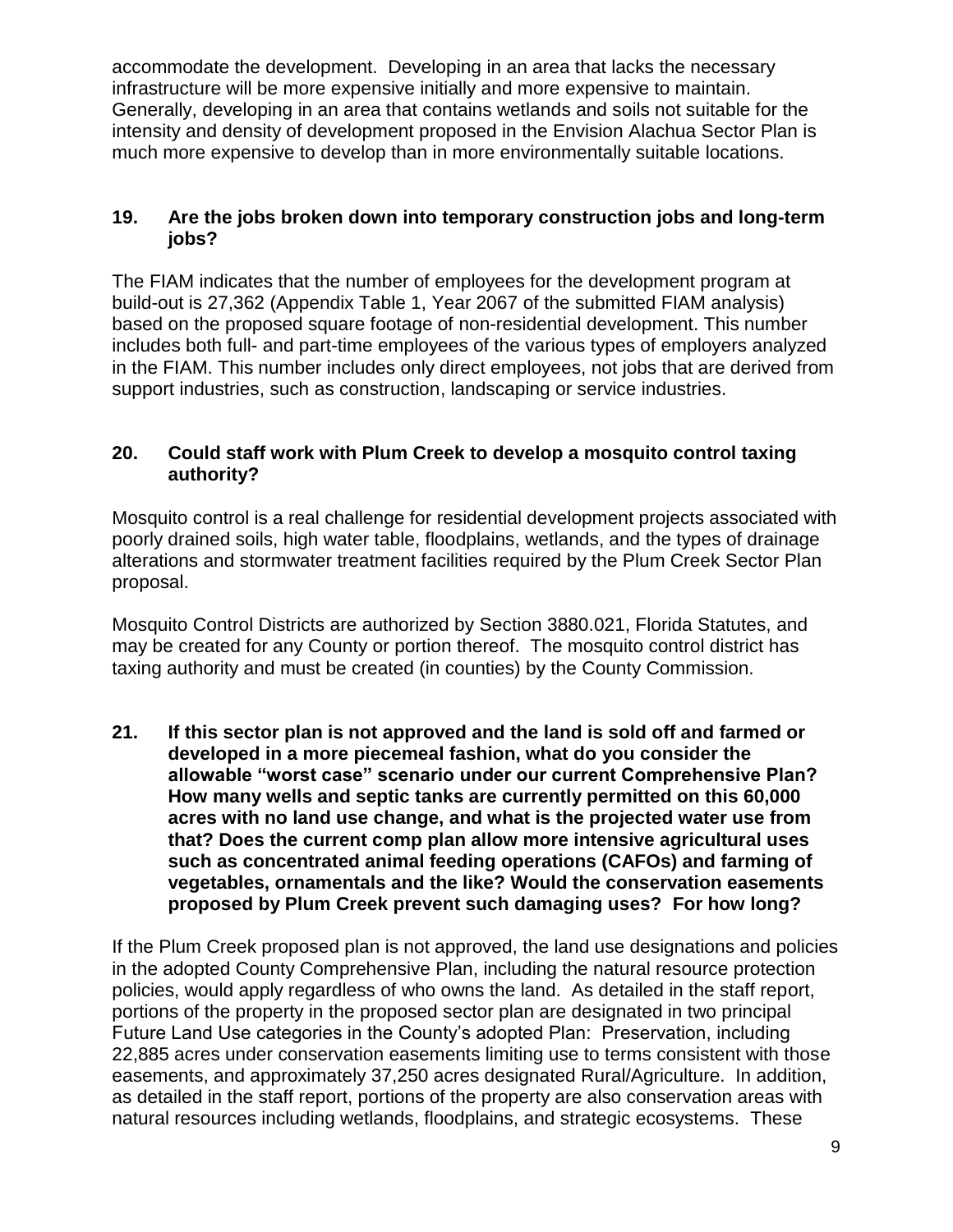conservation areas are subject to policies in the Plan requiring protection of those resources.

Some of the major requirements relating to properties that have a Rural/Agriculture Future Land Use designation are that uses are limited to agricultural activities (including forestry) and other uses serving, or ancillary to, agricultural activities and limited rural residential uses. Policies in the Comprehensive Plan and implementing land development code detail requirements for things such as paved public road access, stormwater and other subdivision requirements for any new rural residential development. Such new rural residential development is limited to a maximum development density of one unit per five acres, and the maximum density shall not be allowed if it would be harmful to natural resources. A clustered subdivision design setting aside a minimum of 50% of the development as open space is required for new developments of 25 or more units, and adopted policies in the Plan also indicate this is the preferred form for developments of less than 25 units and provide incentives to encourage this clustered form. Clustering is also required in strategic ecosystems with set asides of wetlands and wetland buffers and up to 50% of the upland area. Additionally, adopted policies provide that any new rural residential subdivisions that contain more than 100 lots may be allowed only after adoption of a Comprehensive Plan amendment based on a completed special area study that addresses impacts on surrounding land uses and ensures natural resource protection and identification and provision of needed public facilities.

Conservation easements can be written to restrict or allow certain types of uses including agriculture. The easement would be good for as long as both parties agree.

**22. The whole point of the Comprehensive Plan, zoning regulations, and long term contracts like conservation easements is that they are adopted to ensure that desirable standards are upheld, regardless of who owns the land. Assuming that this is true, then can you explain what difference it makes, if any, if Plum Creek seeks others to do the so-called "vertical development?"**

If the land is sold, any future land owner would be bound by the adopted policies in the Comprehensive Plan and regulations in the Alachua County Unified Land Development Code. Owners of the property, including Plum Creek, could request that the County amend the policies adopted in the Comprehensive Plan. Requests for such amendments would require public hearings with the County Commission in the same manner as they were first approved. Conservation easements may also be amended with the agreement of all parties associated with the conservation easement.

**23. How many acres of poorly drained soils, or somewhat poorly drained soils, are within existing city boundaries or within the Urban Cluster? How many acres of these soils are in the Reserve Areas designated in the Comprehensive Plan?**

**Soil Table:** Acres of land by soil type within the current boundaries of each municipality, reserve area, and urban cluster. Soils identified as 'unranked' are not included in this table. The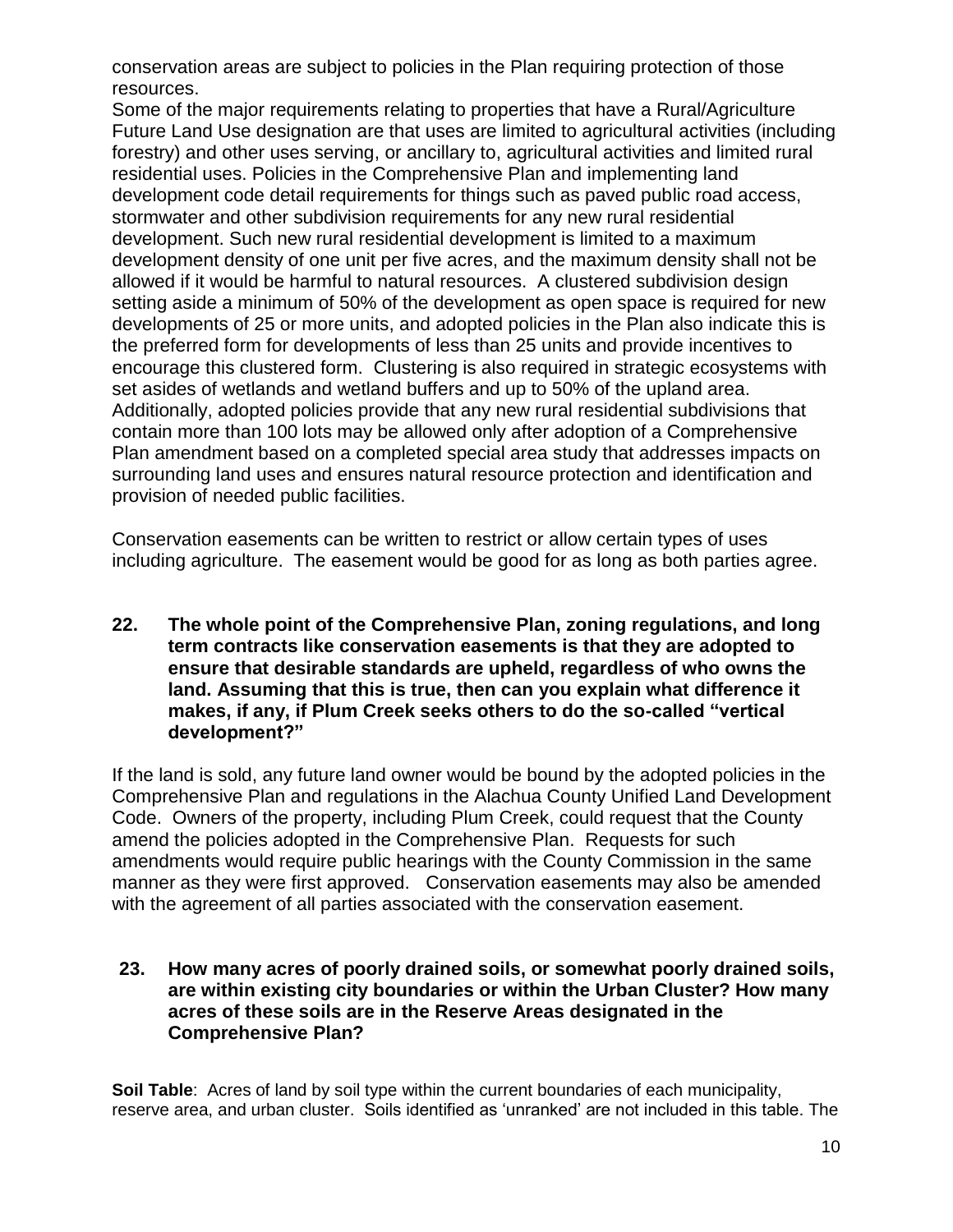acreage provided includes all lands inside the boundaries regardless of whether the lands are developed, undeveloped or in conservation. Source: Alachua County Soil Survey

| Acres of each soil type |                    |          |                   |                 |               |               |
|-------------------------|--------------------|----------|-------------------|-----------------|---------------|---------------|
| <b>Municipality</b>     | <b>Excessively</b> | Well     | <b>Moderately</b> | <b>Somewhat</b> | <b>Poorly</b> | <b>Very</b>   |
|                         | well               | drained  | well              | poorly          | drained       | <b>Poorly</b> |
|                         | drained            |          | drained           | drained         |               | drained       |
| <b>Alachua</b>          | 13.2               | 12,998.2 | 4,164.8           | 1,891.1         | 2,568.1       | 268.3         |
| Archer                  | 1,515.6            | 2,129.2  | 297.2             | 25.9            | 46.0          | ი             |
| <b>Gainesville</b>      | 300.5              | 3,531.0  | 9,347.7           | 1,602.3         | 18,920.2      | 4,082.8       |
| <b>Hawthorne</b>        | 409.1              | 17.2     | 758.3             | 713.7           | 761.7         | 396.5         |
| <b>High Springs</b>     | 3,985.1            | 7,425.4  | 1,211.0           | 61.0            | 228.3         | 0             |
| Lacrosse                | 30.2               | 351.8    | 472.6             | 1,211.5         | 715.3         | 58.6          |
| <b>Micanopy</b>         | 0                  | 0        | 166.8             | 303.5           | 184.5         | 58.6          |
| <b>Newberry</b>         | 9,110.6            | 18,932.5 | 3,836.8           | 1,402.8         | 216.5         | 37.4          |
| Waldo                   | 0                  |          | 115.8             | 344.4           | 626.3         | 260.6         |
| <b>Reserve Areas</b>    |                    |          |                   |                 |               |               |
| <b>Alachua</b>          | 142.0              | 9,168.1  | 4,922.5           | 3,781.2         | 1,990.8       | 503.7         |
| <b>Archer</b>           | 5,752.7            | 6,867.6  | 1,449.5           | 19.4            | 23.3          | 0             |
| <b>Gainesville</b>      | 6,528.9            | 14,827.2 | 18,461.8          | 6,904.3         | 19,366.1      | 6,794.3       |
| <b>Hawthorne</b>        | 1,331.6            | 19.7     | 2,819.7           | 3,185.7         | 2,414.9       | 2,421.7       |
| <b>High Springs</b>     | 5,333.0            | 7,030.3  | 2,113.2           | 464.7           | 528.1         | 15.4          |
| Lacrosse                | 0                  | 157.9    | 722.8             | 2,968.8         | 2,364.6       | 274.4         |
| <b>Micanopy</b>         | 0                  | 0        | 326.3             | 679.5           | 1,215.2       | 380.1         |
| <b>Newberry</b>         | 3,614.7            | 9,954.6  | 4,041.1           | 861.0           | 352.4         | 40.0          |
| <b>Waldo</b>            | 0                  | 16.3     | 115.2             | 2,873.1         | 4,555.1       | 1,689.5       |
| <b>Urban Cluster</b>    |                    |          |                   |                 |               |               |
| <b>Urban Cluster</b>    | 3,619.6            | 9,666.2  | 13,674.8          | 3,433.6         | 7,054.4       | 1,509.9       |

Historically, development was allowed by local governments that would not comply with current standards, such as the filling of wetlands and floodplains and building on unsuitable soils. The current County Comprehensive Plan reflects the "lessons learned" from problematic developments allowed during an era without today's safeguards, including unforeseen costs to local governments for maintenance and repair of substandard or failing infrastructure and avoidable demands for public services.

### **24. Has the County allowed development in flood prone areas in recent years? If so, under what conditions, and for what development?**

Historically, development was allowed by local governments that would not be allowed by today's standards, such as the filling of wetlands and floodplains and building on unsuitable soils. The current County Comprehensive Plan reflects the "lessons learned" from problematic developments allowed during an era without today's safeguards, including unforeseen costs to local governments for maintenance and repair of substandard or failing infrastructure and avoidable demands for public services.

Under current County regulations, the County has permitted development in the floodplain only when the drainage/watershed areas are modeled to accommodate the water in retention/detention areas. Projects such as Oakmont and Wilds Plantation were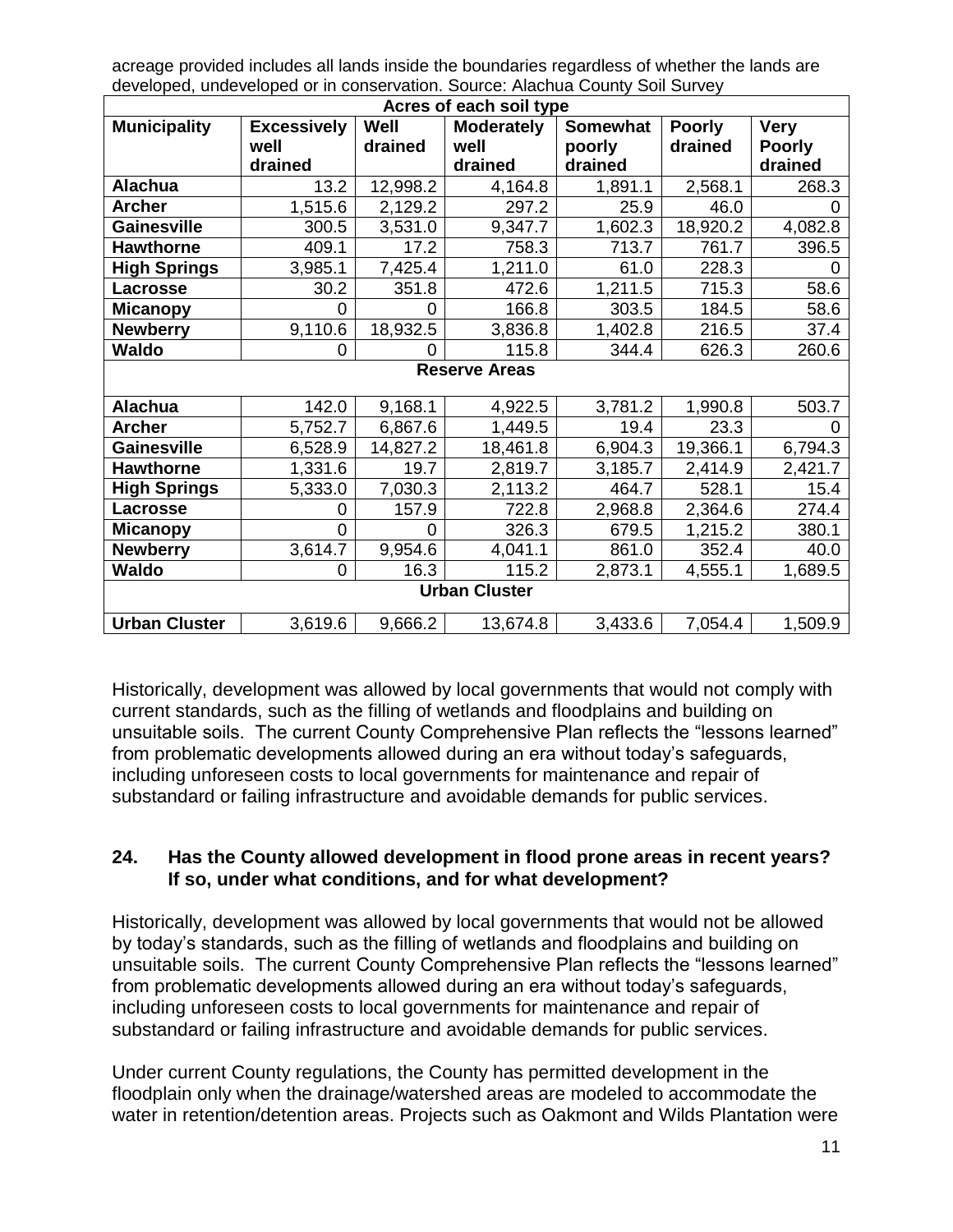approved and the Developer obtained a LOMR (Letter of Map Revision) with County's overview from FEMA.

**25. I have heard it stated that the County doesn't regulate things like water use, irrigation and native landscaping. Plum Creek has said it will voluntarily agree to deed restrictions, covenants and conservation easements that would be permanent and stay in place regardless of land ownership or who the developer is. What is the truth? Can water use and landscaping be addressed through these means, and are such commitments enforceable?**

The water management districts have exclusive and preemptive authority for the regulation of water consumptive use permits under Section 373.217, Florida Statutes. This authority includes prohibitions on individual wells for residences or business and restrictions on the use of potable, groundwater or reclaimed water. Alachua County enforces the Landscape Irrigation Watering Restrictions (days of the week, hours of the day) established by the water management districts. The County is authorized to enforce the existing Water Management restrictions; however, it is preempted from enforcing more stringent standards. In addition, the County may enact and enforce ordinances related to protecting water quality throughout the County, including irrigation standards. However, the County does not have the authority to enforce some of the "voluntary restrictions" proposed by the applicant through the County's Comprehensive Plan and Land Development Regulations.

The County does have the authority to require "native landscaping" in certain areas of development and to regulate existing native vegetation. The County's tree retention requirements can be found in Sec. 406.09 of the Alachua County Land Development Code (generally retaining 20% of the existing canopy of non-planted pine forests) and the Landscaping requirements can be found in Sec. 407.40 of the Alachua County Land Development Code (generally requiring 30% if the entire development site to be canopied in 20 years). Newly planted trees are given credit for their 20 year future canopy as defined in Table 407.50.1 of the County's Land Development Code. These requirements are generally not applicable to residential lots but could be required for the creation of residential subdivisions, commercial property and institutional property (such as churches). The County also regulates the amount of landscaped area that can be maintained using high-volume irrigation (60 %) within the High Aquifer Recharge Area of the County, Sec. 406.59.1 Alachua County Code. The areas proposed to be developed as part of the EASP are not located within the County's High Aquifer Recharge Area.

The applicant's Water Resource Protection Strategy is outlined in EASP Objective 10.4.3. The proposed comprehensive plan amendments do not include deed restrictions, covenants and conservation easements provisions to implement the provisions of EASP Objective 10.4.3.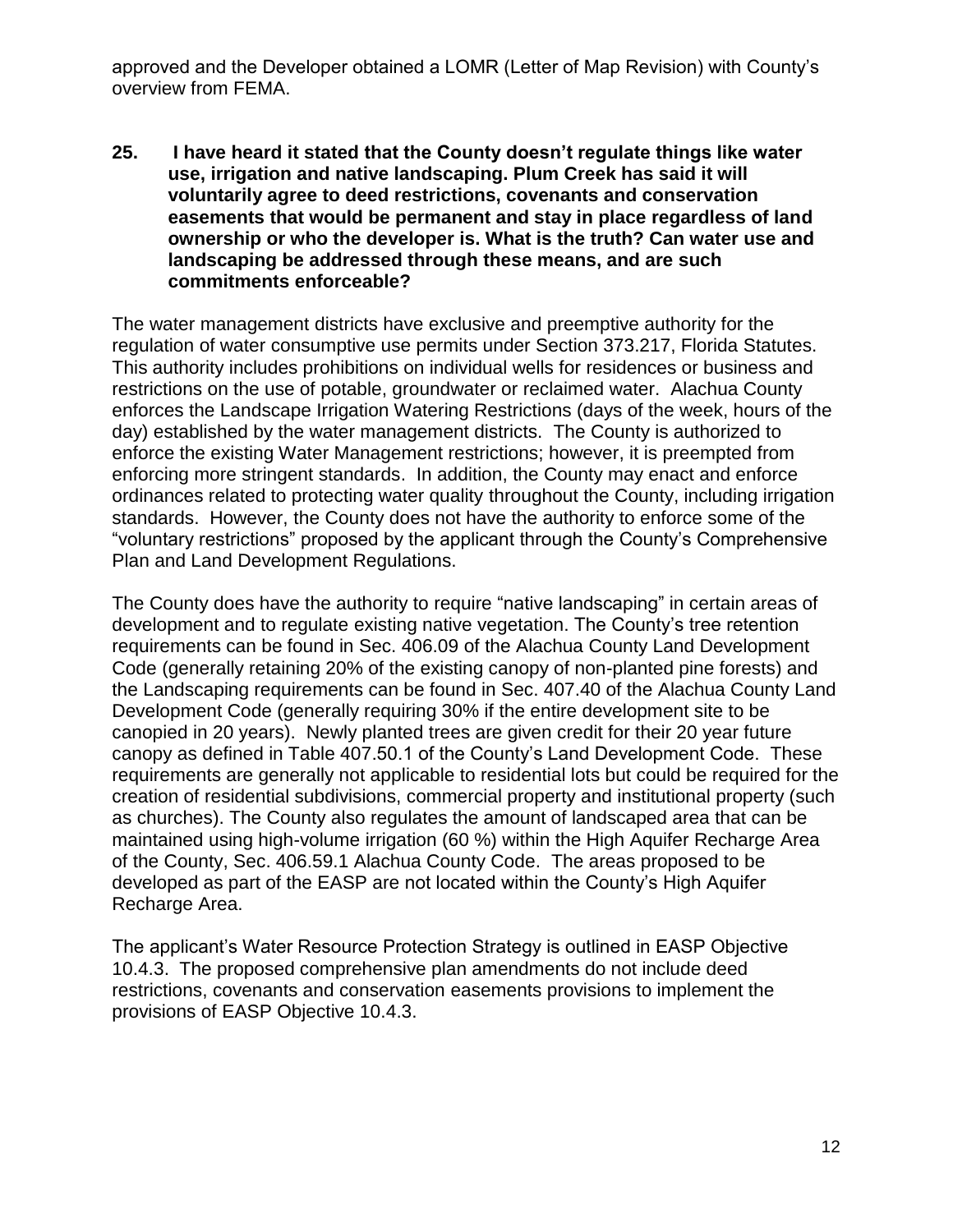**26. What is the definition of "intensively managed pine plantation" referenced in the staff presentation on September 16th? Other than Plum Creek lands, what other timberlands in the County are "intensively managed pine plantations"? Actually, what other timberlands exist in the County and who owns those lands – private, public, and non-governmental organizations?**

Intensively managed pine plantations are subject to management strategies that include site preparation (clearing, ditching and bedding if necessary), densely planting pine trees (often genetically modified) in rows often in the range of 400 - 600 trees per acre, and sometimes fertilizing. Ongoing management also may include thinning and competitive vegetation control through herbicide treatment or vegetation removal, with relatively short harvesting rotations before the cycle is started over again. The primary goal of intensively managed pine plantations is to maximize yield. These techniques and activities have more adverse impacts to water quality, water quantity, biological diversity, and wildlife habitat than less intensive, more benign forestry management practices.

### **Other than Plum Creek lands, what other timberlands in the County are "intensively managed pine plantations"?**

Based on Florida Natural Area Inventory (2010) data there are approximately 133,937 acres of land classified as Coniferous Plantations. This classification category most closely fits the definition of "intensively managed pine plantation."

Table: Total acres in some form of forestry practice in Alachua County based on Florida Natural Area Inventory (2010) land use classifications.

| <b>Land Classification Type</b>   | <b>Total Acres</b> |
|-----------------------------------|--------------------|
| <b>Coniferous Plantations</b>     | 133,937            |
| <b>Rural Open Forested</b>        | 57                 |
| <b>Rural Open Pine</b>            | 268                |
| <b>Tree Nurseries</b>             | 602                |
| <b>Upland Pine</b>                | 2,908              |
| <b>Wet Coniferous Plantations</b> | 260                |
| TOTAL                             | 138,032            |

### **Actually, what other timberlands exist in the County and who owns those lands – private, public, and non-governmental organizations?**

Evaluation of what lands in the county are "timberlands" may result in different conclusions depending on the sources of information available. Below is an example of timberland acreage in the county provided by the Florida Forest Service. This source does not distinguish between intensively managed pine plantations and more ecologically managed forests.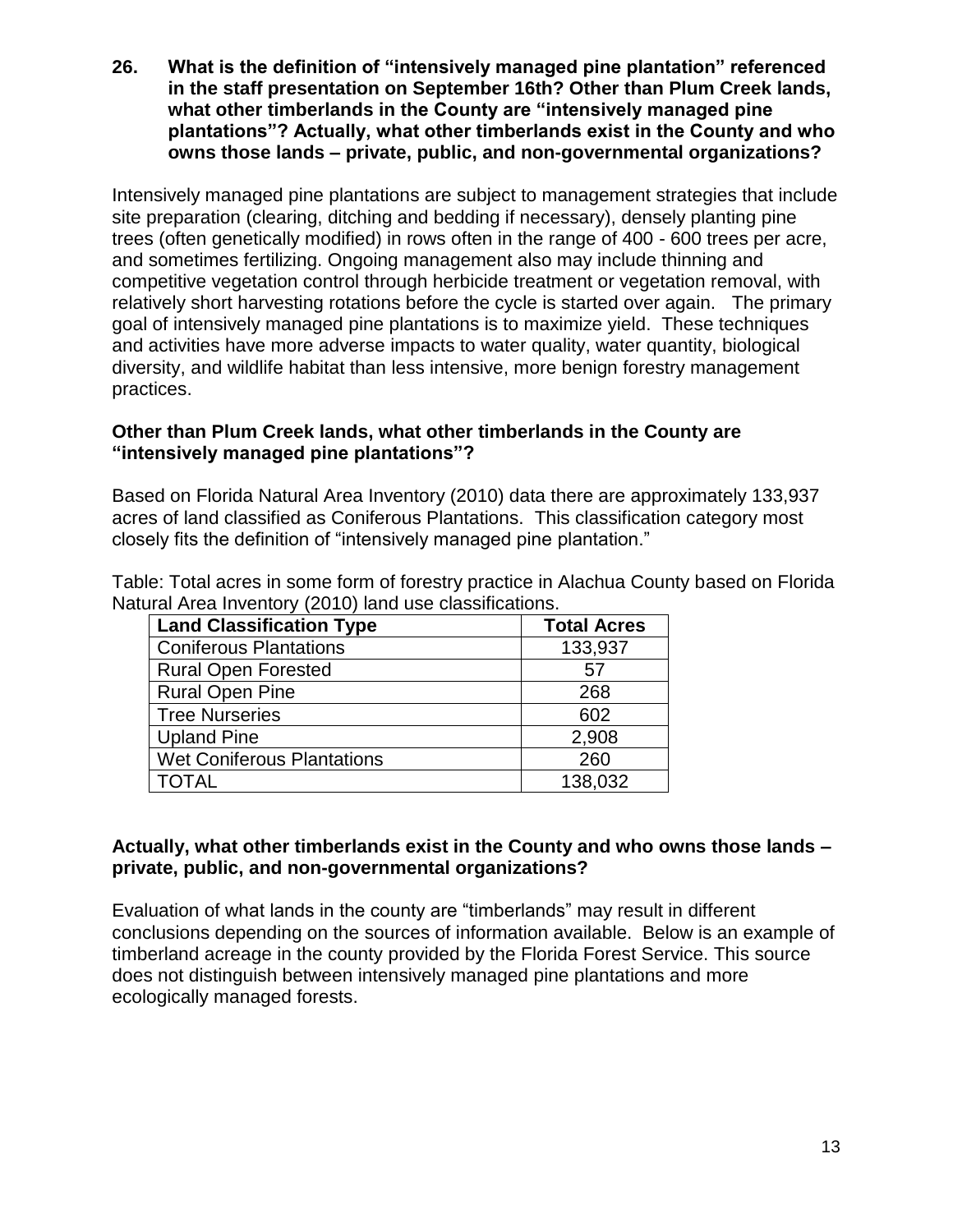Table: Summary list\* of landowners in Alachua County that have submitted a Notice of Intent to harvest to the Florida Forestry Service.

| <b>Plum Creek</b>                                       | 63,845 acres  |
|---------------------------------------------------------|---------------|
| Other timber company lands                              | 21,240 acres  |
| <b>Water Management Districts</b>                       | 23,585 acres  |
| Private property owners/Developers/Investment companies | 4,883 acres   |
|                                                         |               |
| AI.                                                     | 113,553 acres |

\* Source: Florida Forestry Service data of lands enrolled in Silviculture Best Management Practices and submitted Notice of Intent as of Sept 16, 2014, information provided by Florida Forestry Service staff.

Alachua County Forever owns and manages approximately 3,100 acres of forestland, of which approximately 2,553 acres had been intensively managed pine plantation and currently are being managed with the primary goal of habitat restoration (ACF staff, personal communication). Site restoration activities may include the harvesting of trees, prescribed burning, site preparation if necessary to restore natural ground and soil conditions, and the allowance for natural plant recruitment.

Another data source to answer this question is the Alachua County Property Appraiser and at the time of this report this data set was not available in a comparable format.

### **27. FY 14 Property Taxes: Do unincorporated properties (owners) pay 16.77 cents per property tax dollar and 8.18 cent per property tax dollar?**

All Alachua County property owners pay 16.77 cents per property tax dollar for countywide programs provided by the County Commission. In addition, property owners in the unincorporated area pay the combined Municipal Services Taxing Unit tax of 8.16 cents per property tax dollar for fire, sheriff and general services provided by the County Commission. Property owners living within incorporated cities pay their city's property tax instead of the County MSTU.

### **28. How can a sector plan from such a huge company like Plum Creek not address renewable energy? (Wants to propose a 1,000 acre solar field before any other compromises are made)**

Sector Plan applicants are not required to address renewable energy and Plum Creek has not proposed any policies related to renewable energy. The application does indicate that portions of the Plum Creek property will continue to be used for timber production, which is one source of renewable energy.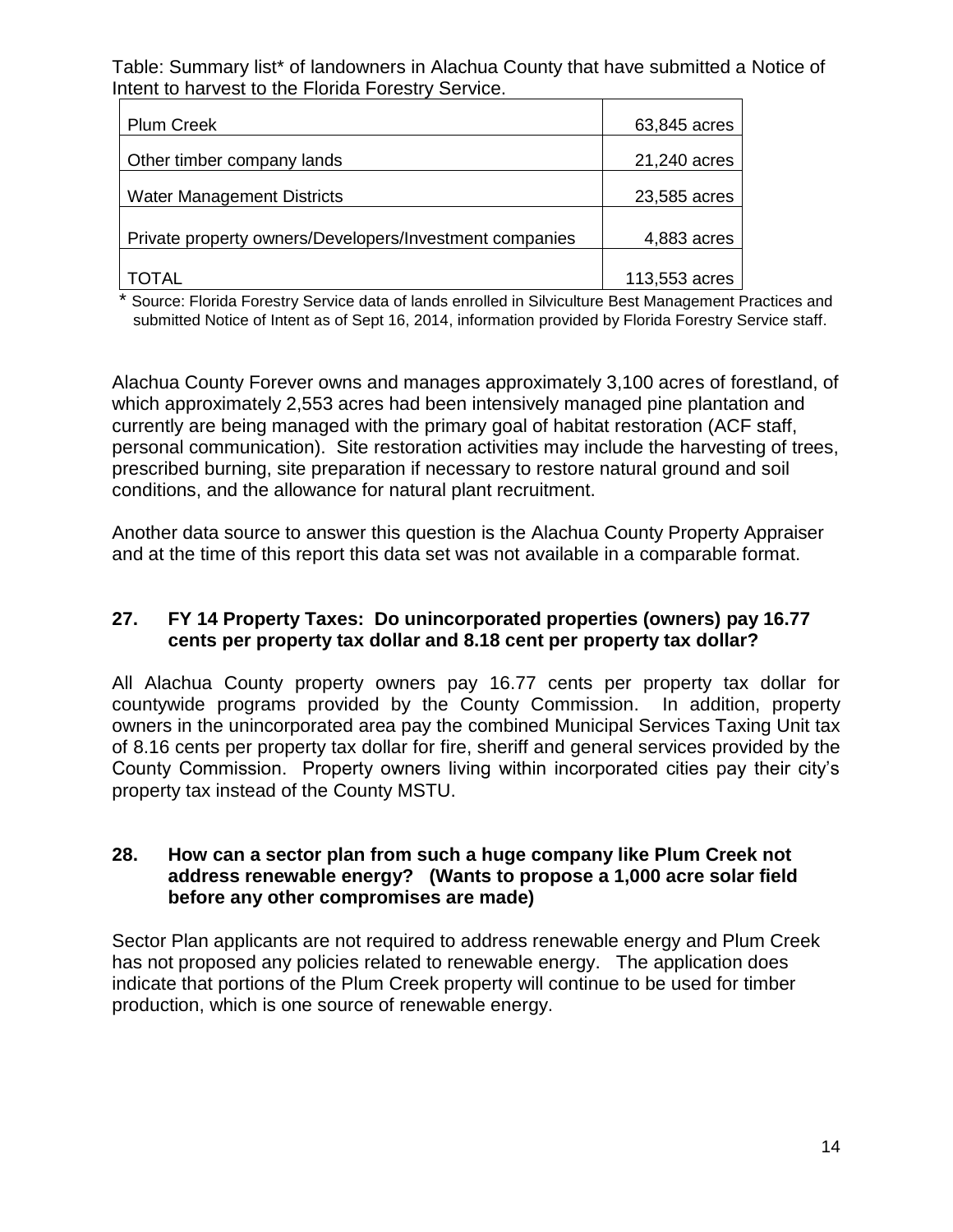**29. Why is it such a problem/resistance getting upper SES/Jobs in the eastern quadrant of the County? Why is there redundant overgrowth continuing in SW Gainesville? Who's promoting and accomplishing growth in Alachua? Can positive growth be accomplished in east Gainesville?**

There are no obstacles in the Comprehensive Plan or Land Development Regulations to creating these types of jobs in the eastern quadrant of the County in areas suitable for development. There are available areas within the County's Urban Cluster boundary on the east side of Gainesville and within the City of Hawthorne for development that could produce these jobs. County policies include Plan East Gainesville and other policies that encourage development in the unincorporated area east of the City of Gainesville. The current landscape of employment opportunities is a primarily market based and not County policy based.

### **30. Does the County have plans to improve blighted slum housing in SE and east Gainesville? If so, what and when?**

Alachua County has been actively involved in improving blighted housing in SE and East Gainesville through its implementation of affordable housing programs. Since 1997, Alachua County has invested over \$20 million directly through its affordable housing programs and indirectly through its bonding authority of the Alachua County Housing Finance Authority.

This funding has been directed in a multi-prong approach to both preserve and expand the inventory of affordable housing stock. Alachua County assists very low and lowincome residents to preserve existing housing stock through repair and replacement of existing owner-occupied single family housing and assists in expanding inventory through support of new single family developments and multi-family developments in southeast Alachua County and East Gainesville. In addition, residents in East Gainesville area have been assisted with SHIP down payment assistance, home repairs, rental and security deposits, and foreclosure intervention. Through a partnership with GRU and the City of Gainesville, East Gainesville residents were assisted with a pilot program to connect very low and low-income residents with central water. Most recently, Alachua County has administered the Neighborhood Stabilization Program. Funds were used to acquire blighted foreclosed homes, renovate them to both address health and safety issues and to address energy efficiency of these homes. Homes were then either made available for both homeownership and affordable rental housing.

Between 2001 and 2004, Alachua County provided \$620,000 in SHIP Single Family Development Program funding in deferred payment loans to support three new affordable single family developments in unincorporated East Gainesville. Alachua Habitat for Humanity developed Celebration Oaks, resulting in 20 new homes, located on SE 21<sup>st</sup> Avenue. Doug Seymour developed Lake Forest Glen/Trails, resulting in 51 new homes, located on SE 6<sup>th</sup> Avenue off of SE 43<sup>rd</sup> Street. Neighborhood Housing and Development Corporation developed Lake Forest farms, resulting in 44 new homes, located on East University Avenue and NE 45<sup>th</sup> Avenue. Of the 115 homes developed, 48 homes were assisted with SHIP funds in deferred payment loans to very low or low-income households.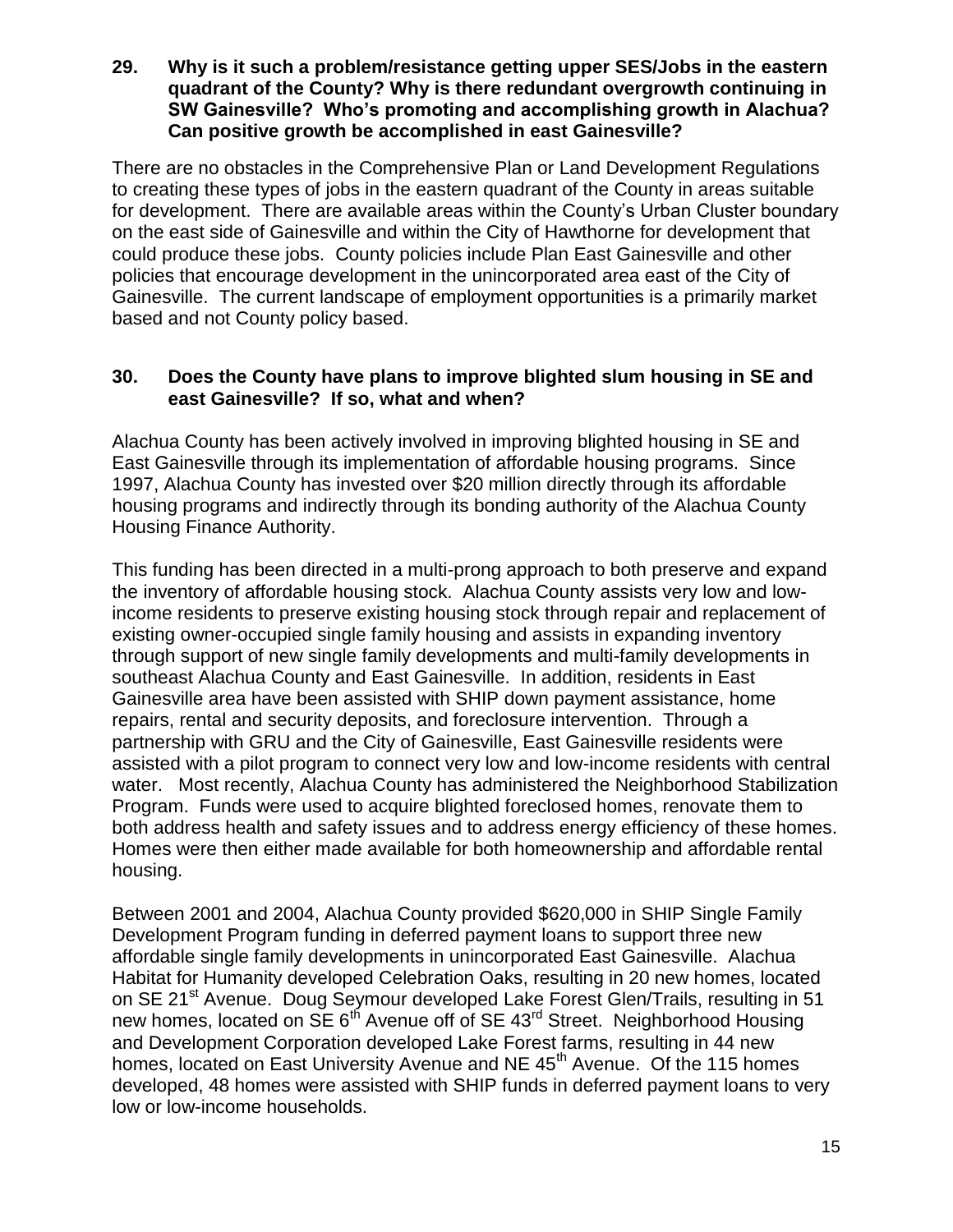Between 1997 and 2004, 456 affordable apartments have been developed in part, through funding from Alachua County. The Alachua County Housing Finance Authority issued \$14,288,892 in multi-family mortgage revenue bonds, resulting in three multifamily developments. In addition, \$500,000 in SHIP Multi-Family Development Program funds were provided in deferred payment loans as match to leverage tax credit funding for two of these developments. Lewis Place at Ironwood, located at 4121 NE  $15<sup>th</sup>$ Street, provides 112 affordable rental units. Verdant Cove Apartments, formerly Eastgate Apartments, located on SE 43rd Street near Eastside High School, provides 140 affordable rental units. Bonds were also issued to provide funding to provide needed repairs to Forest Green/Village Green Apartments, located at 3501 NE 15<sup>th</sup> Street, preserving 100 units of affordable rental housing for very low and low-income households.

Since 2010, Alachua County utilized approximately \$3.6 million in East Gainesville of its funding for the Neighborhood Stabilization Programs (NSP1 and NSP 3). Through these programs, 29 foreclosed homes in NE and SE Gainesville. HUD required that specific target neighborhoods be identified to address the most urgent need in NSP 3. One target neighborhood is located in the Carol Estates/Highland Court Manor area of northeastern Gainesville. The other target neighborhood is generally located in East Gainesville, east of SE 15<sup>th</sup> Street. Substantial home repairs were made to both address blight, health and safety issues, as well as to improve energy efficiency. Of the 29 homes purchased to date, 24 have either been sold to very low to moderate income households or transferred to not for profit agencies for use as affordable rental housing. The remaining five homes are being repaired at this time and will be made available for homeownership or as affordable rental housing.

Alachua County has administered the SHIP since 1993. While data is not specifically available for assistance provided to individual households in East Gainesville, staff conservatively estimates that over \$500,000 were utilized in this area in SHIP funds to provide home repairs, down payment assistance, foreclosure intervention, central water connections, and security and utility deposits. Staff conservatively estimates that at least \$500,000 in CDBG Housing Rehabilitation funds have been expended in the unincorporated portion of East Gainesville and eastern Alachua County.

Currently, Alachua County is taking applications for its CDBG Housing Rehabilitation Program. This program is available to very low and low income homeowners living anywhere in unincorporated Alachua County. A total of \$650,000 is available for this program. The Alachua County Housing Finance Authority Emergency Home Repair Program is currently accepting applications through October  $31<sup>st</sup>$ , 2014 for roof repair, septic and well repair, electrical hazard repair, or accessibility repairs. A total of \$100,000 is available for this program. Ongoing SHIP funding is available for home repairs and down payment assistance. Through a cooperative partnership with the County's Department of Community Support Services, funding is also available for the SHIP Rental Deposit Program to assist very low income households. While these funding sources are not specifically targeted to East Gainesville residents, the funding is now available to eligible households. Approximately \$300,000 in remaining Neighborhood Stabilization Program funding is specifically targeted to East Gainesville.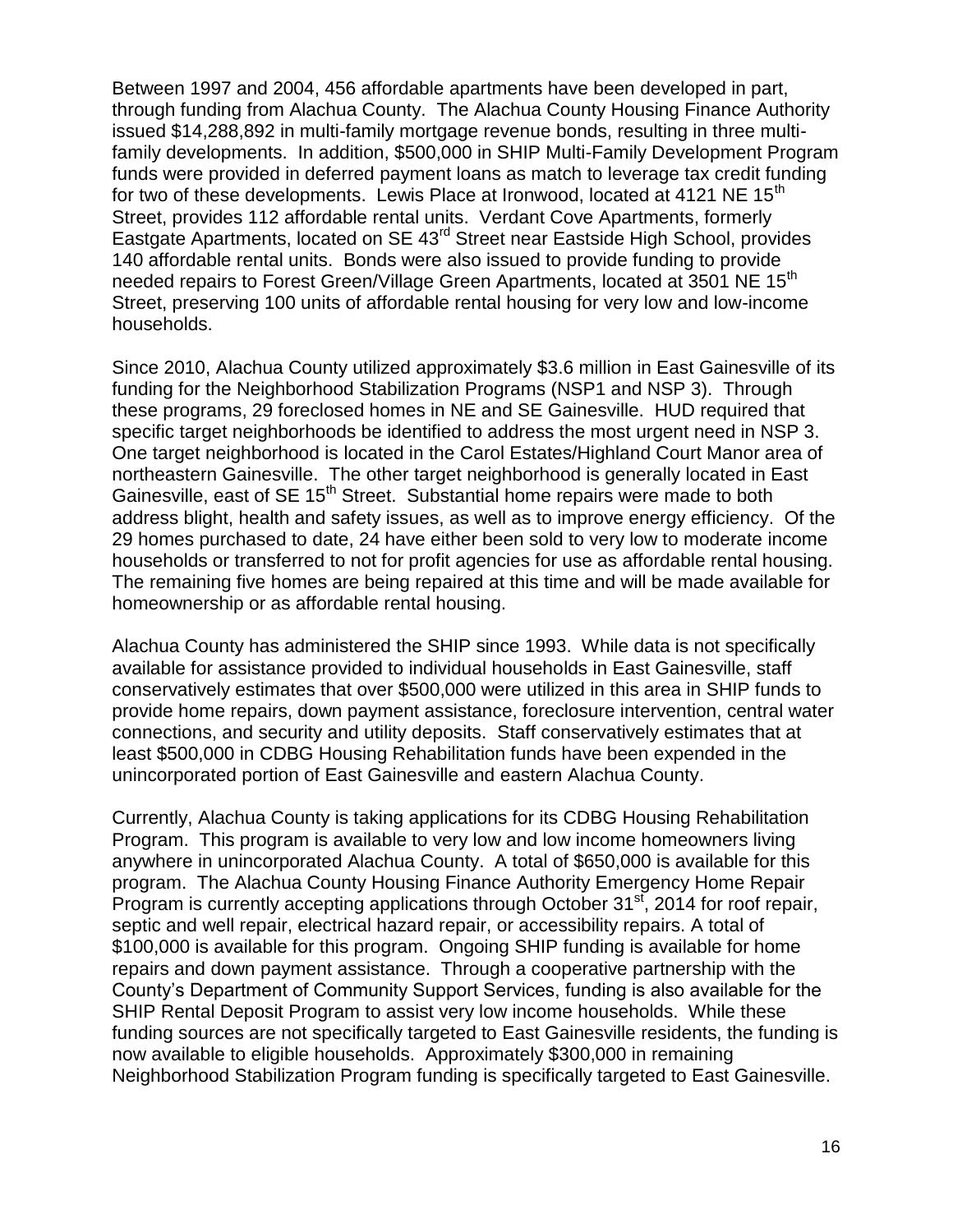| Summary of Funded Affordable Housing in East Gainesville<br>New Single Family Housing Developments                           | <b>SHIP</b>                                              |                                        |                                          |                                |                        |     |
|------------------------------------------------------------------------------------------------------------------------------|----------------------------------------------------------|----------------------------------------|------------------------------------------|--------------------------------|------------------------|-----|
| Name of Development<br><b>Celebration Oaks</b><br>SE 21st Avenue<br>Gainesville, FL                                          | Funding<br>\$400,000                                     | <b>Units Assisted</b>                  | 20                                       | <b>Total Units Constructed</b> | 20                     |     |
| Lake Forest Glen/Trails<br>SE 6th Avenue<br>Gainesville, FL                                                                  | \$80,000                                                 |                                        | 14                                       |                                | 51                     |     |
| Lake Forest Farms<br>NE 45th Ave and E University<br>Ave.<br>Gainesville, FL                                                 | \$140,000                                                |                                        | 14                                       |                                | 44                     |     |
|                                                                                                                              | \$620,000                                                |                                        | 48                                       |                                | 115                    |     |
| <b>Multi-Family Housing</b><br><b>Developments</b><br>Lewis Place @Ironwood<br>4121 NE 15th Street<br>Gainesville, FL        | <b>Multi-Family</b><br><b>Bond Issues</b><br>1999 Series | <b>Bonds</b><br>Issued*<br>\$4,000,000 | <b>SHIP</b><br><b>Match</b><br>\$150,000 | <b>Total</b>                   | Rental<br><b>Units</b> | 112 |
| <b>Verdant Cove</b><br>Apartments<br>formerly Eastgate Apartments                                                            |                                                          |                                        | \$350,000                                |                                |                        | 140 |
| Eden Park @Ironwood<br>1400 NE 39th Avenue<br>Gainesville, FL                                                                | 2003 Series                                              | \$4,188,892                            |                                          |                                |                        | 104 |
| Forest Green/Village<br><b>Green Apartments</b><br>3501 NE 15th Street<br>Gainesville, FL<br>Renovation of existing<br>units | 2004 Series                                              | \$6,100,000                            |                                          |                                |                        | 100 |
|                                                                                                                              |                                                          | \$14,288,892                           | \$500,000                                | \$14,788,892                   |                        | 456 |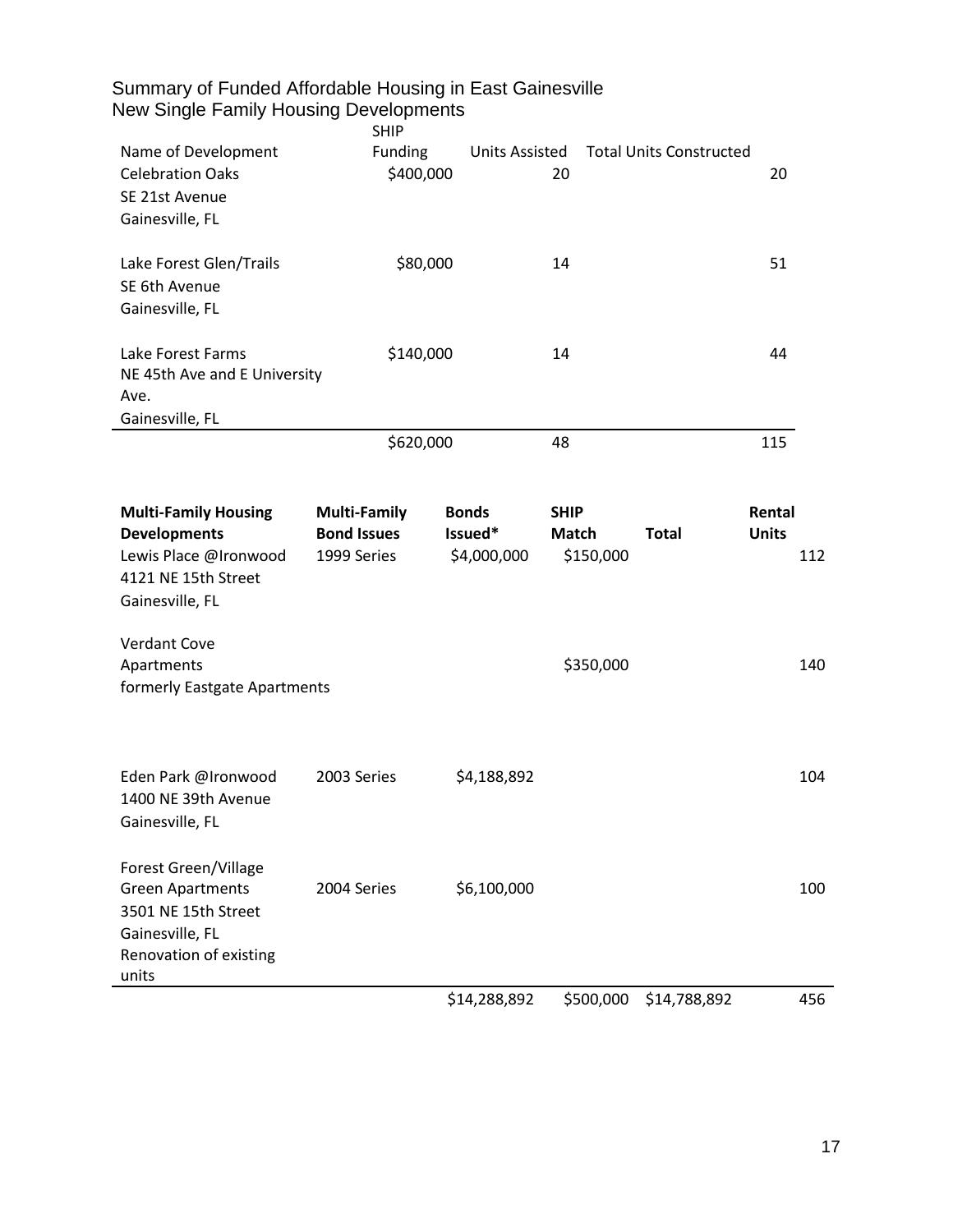| Total | \$3,602,112 | 29 |
|-------|-------------|----|
|       |             |    |

Scattered site Estimated Investment through SHIP and CDBG

| <b>SHIP Down Payment</b>                                    |             |
|-------------------------------------------------------------|-------------|
| Assistance Program                                          | \$200,000   |
| <b>SHIP Home Repair</b>                                     |             |
| Program                                                     | \$250,000   |
| <b>SHIP GRU Connect</b>                                     |             |
| Program                                                     | \$25,000    |
| Other SHIP Program                                          |             |
| funding                                                     | \$25,000    |
| <b>CDBG Housing Rehab</b>                                   |             |
| Program                                                     | \$500,000   |
| <b>Estimated combined investment from</b>                   |             |
| these programs:                                             | \$1,000,000 |
| Combined, these programs have served hundreds of households |             |
| in East Gainesville and the                                 |             |
| eastern portion of Alachua                                  |             |
| County.                                                     |             |

#### **31. Is East Gainesville the part of the County that has aquifer and drinking water concerns so there are not any of these concerns all along Newberry Road to Jonesville?**

The water supply concerns are not limited to the eastern part of the County or the County itself. As described in the staff report the water supply issues are a regional concern.

## **32. Is Plum Creek being built in a flood zone?**

The table below shows the acres and percent of land in the 100-year floodplain for each proposed development area within the Sector Plan's Employment-Oriented Mixed Used (EOMU) areas.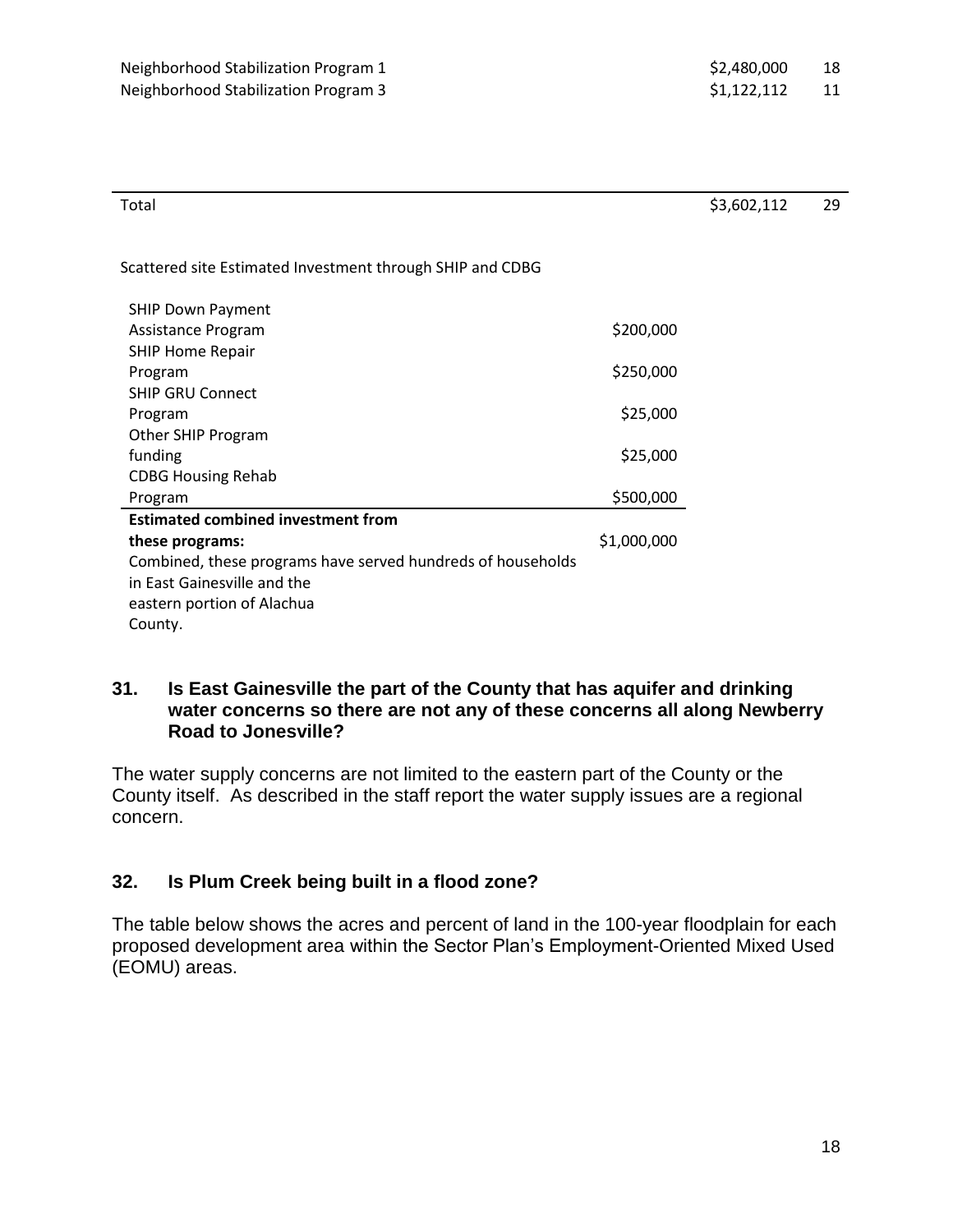| <b>Development Areas</b> | <b>Total acreage</b> | <b>Floodplain acreage</b> | % floodplains |
|--------------------------|----------------------|---------------------------|---------------|
| Area A                   | 2,893                | 1,120                     | 39%           |
| Area B                   | 1,284                | 534                       | 42%           |
| Area C                   | 2,760                | 582                       | 21%           |
| Area D                   | 3,634                | 616                       | 17%           |
| Area E                   | 819                  | 107                       | 13%           |

Source: Federal Emergency Management Agency

### **33. Is traffic congestion not a concern on Archer and Newberry Road?**

Traffic congestion is a concern for Archer and Newberry roads. In order to address transportation capacity and general mobility needs, the County has recently adopted long term Capital Improvements Element amendments to the Comprehensive Plan. Additionally the County has adopted the Multi-Modal Transportation Mitigation Program and the Southwest Transportation Improvement District to address this issue. The primary way that the County is planning on addressing these corridors is to provide parallel roadways as opposed to further widening to 6 lanes and beyond. One of staff's concerns about creating congestion in this eastern rural area of the County with the Envision Alachua proposal is the lack of parallel roadway opportunities due to the environmental constraints on the Plum Creek property and the location of Newnan's Lake between the property and Gainesville.

### **34. Can we figure out how to accomplish this goal of building homes and businesses in east Gainesville?**

The Plan East Gainesville Master Plan map and policies relating to the unincorporated area initiatives were adopted as part of the Alachua County Comprehensive Plan in 2006. Several of these Plan East Gainesville initiatives have been completed or are currently underway. An update of the Eastside Activity Center Plan was completed in 2009 for the area located north of the intersection of Hawthorne Road (State Road 20) and SE 43<sup>rd</sup> Street, and surrounding Eastside High School. The Eastside Activity Center Plan provides a policy framework to encourage the development of this area as a mixed use activity center for the eastern part of the Urban Cluster, including higher density residential, commercial, and employment-based land uses. The County's Comprehensive Plan also identifies a bus rapid transit route connecting the Eastside Activity Center with existing employment centers in Gainesville. The proposed sector plan is located several miles east of the eastern boundary of the Plan East Gainesville study. For a detailed list of recent accomplishments and development activity in the unincorporated area east of the city limits of Gainesville see Question #41 from the Workshop Question Responses dated September 16<sup>th</sup>.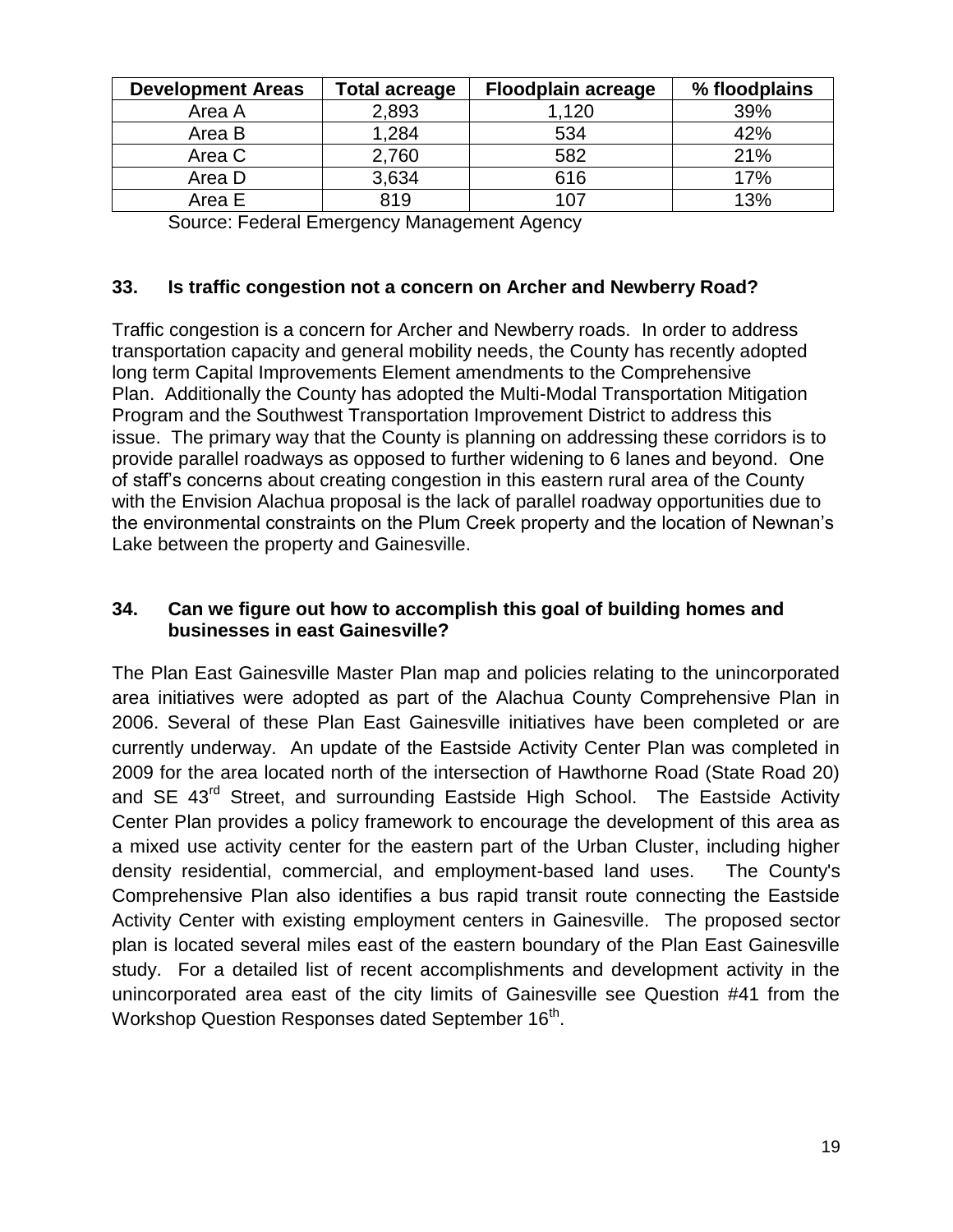**35. Within the mobility districts, i.e., within the areas A, B, C, D, and E, does the applicant suggest a mix of transportation choices (bus, bicycle, pedestrian)? I see that a projected mobility fee is indicated to fund multimodal transportation, but short of limited bus service (none on SR 26!) (see Policy 1.10.11 Transportation Facility Improvements), I see no other reference to bicycle and pedestrian facilities? And two, how would the proposed mobility fee work?**

The proposed Envision Alachua amendment does have policies related to the goal of providing a range of transportation choices and a bicycle and pedestrian friendly design and mix of uses. Staff has concerns about how effectively these policies could be realized due to the scale and fragmented nature of the proposed EOMU land uses as well as the significant environmental constraints on the property.

Proposed Envision Alachua Sector Plan Policy 1.10.11 calls for the extension of bus service along SR 20 between Gainesville and Hawthorne though there are no details on the service, including headways, type of service or costs. There is no additional information provided on other transit service to be provided within and through the interior of the project.

A Mobility Fee would require a sound legal basis to be implemented. That basis would need to include a rational connection between the demands on infrastructure to serve the development and the amount of the fee. Since no significant offsite infrastructure improvements are proposed in the amendment to serve the development, the implementation of a mobility fee would be problematic as it would have no identified legal basis. Absent a mobility district, the existing concurrency and impact fees would be applied to new development.

**36. I have heard it stated that this proposal has "massive" wetlands impacts, but in talking to Plum Creek representatives, I've heard that the actual impacts would be less than 300 acres, which is less than 1/2 of one percent of the land area included in this sector plan. Can you confirm or deny this?**

The Plum Creek Amendment would authorize development activities within the 11,390 acres of the Envision Alachua Employment Oriented Mixed Use (EA-EOMU) area as well as additional impacts for road crossing within conservation lands along the Lochloosa Creek corridor. There are approximately 1,918 – 2,787 acres of wetlands (based on best available data) within the EOMU and any road crossings across Lochloosa Creek would impact additional wetland areas. Based on proposed policies and development limitations, the most significant wetland impacts would occur in Development Area A and the northern portion of Area B and lesser amounts within Area C and on Conservation lands along the Lochloosa Creek corridor. There are approximately 834 – 1,218 acres of wetlands in Area A and the northern portion of Area B combined. The proposed amendment policies do not put a lower or upper cap on the amount of wetlands that may be impacted.

Alachua County's wetland protection policies which strongly discourage loss of wetlands have been successful in simultaneously allowing growth and development while avoiding wetland impacts. In the last 10 years, Alachua County has approved over 3,600 acres of land